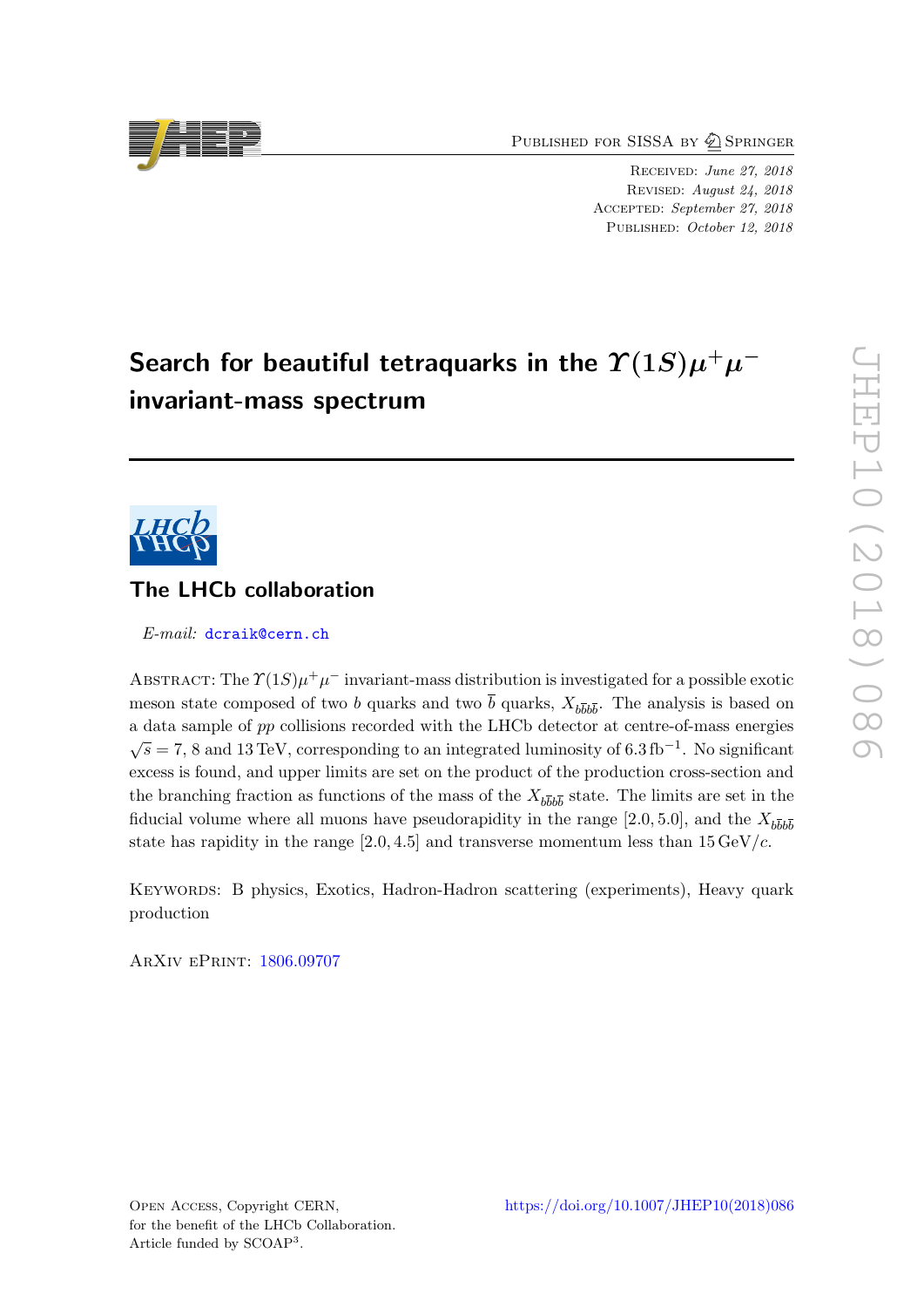# Contents

| 1 Introduction             | $\mathbf{1}$            |
|----------------------------|-------------------------|
| 2 Detector and simulation  | $\overline{\mathbf{2}}$ |
| 3 Event selection          | $\overline{2}$          |
| 4 Invariant-mass fits      | 3                       |
| 5 Normalisation factor     | $\overline{\mathbf{4}}$ |
| 6 Systematic uncertainties | 7                       |
| 7 Limit setting            | $\overline{7}$          |
| 8 Conclusions              | 8                       |
| A Additional material      | 9                       |
| The LHCb collaboration     | 16                      |

#### <span id="page-1-0"></span>1 Introduction

Since the discovery of the  $X(3872)$  state [\[1\]](#page-13-0), over thirty exotic hadrons have been observed by several experiments (see refs.  $[2-7]$  $[2-7]$  for recent reviews). Most progress has been seen in the charmonium sector, where tetraquark (pentaquark) candidates with masses around  $4 \text{ GeV}/c^2$  have been found decaying to final states containing charmonia and are believed to have a minimal quark content of  $c\bar{c}q\bar{q}'$  ( $c\bar{c}qq'q'$ ), where q refers to a light quark  $(u, d, s)$ . Two tetraquark states have also been seen in the bottomonium sector, via their decay to  $\gamma_{\pi}$  final states [\[8\]](#page-13-3).

So far, no exotic hadron that is composed of more than two heavy quarks has been observed. However, there have recently been several predictions for the mass and width of an exotic state,  $X_{b\bar{b}b\bar{b}}$  (denoted by X in the following), with quark composition  $b\bar{b}b\bar{b}$  [\[9](#page-13-4)[–19\]](#page-14-0). These predictions indicate that the X state would have a mass in the region [18.4, 18.8] GeV/ $c^2$ , placing it close to, but typically below, the  $\eta_b\eta_b$  threshold of  $18.798 \pm 0.005 \,\text{GeV}/c^2$  [\[20\]](#page-14-1), which implies that it could decay to  $\Upsilon \ell^+ \ell^-$  ( $\ell = e, \mu$ ) final states. Further motivation is provided by the recent observation of  $\Upsilon(1S)\Upsilon(1S)$  produc-tion by the CMS collaboration [\[21\]](#page-14-2). Possible search strategies for the  $X$  state have been outlined in ref. [\[22\]](#page-14-3), and the product of its production cross-section at the LHC and the branching fraction to four muons is estimated to be of  $\mathcal{O}(1 \text{ fb})$ . However, recent lattice QCD calculations do not find evidence for such a state in the hadron spectrum [\[23\]](#page-14-4).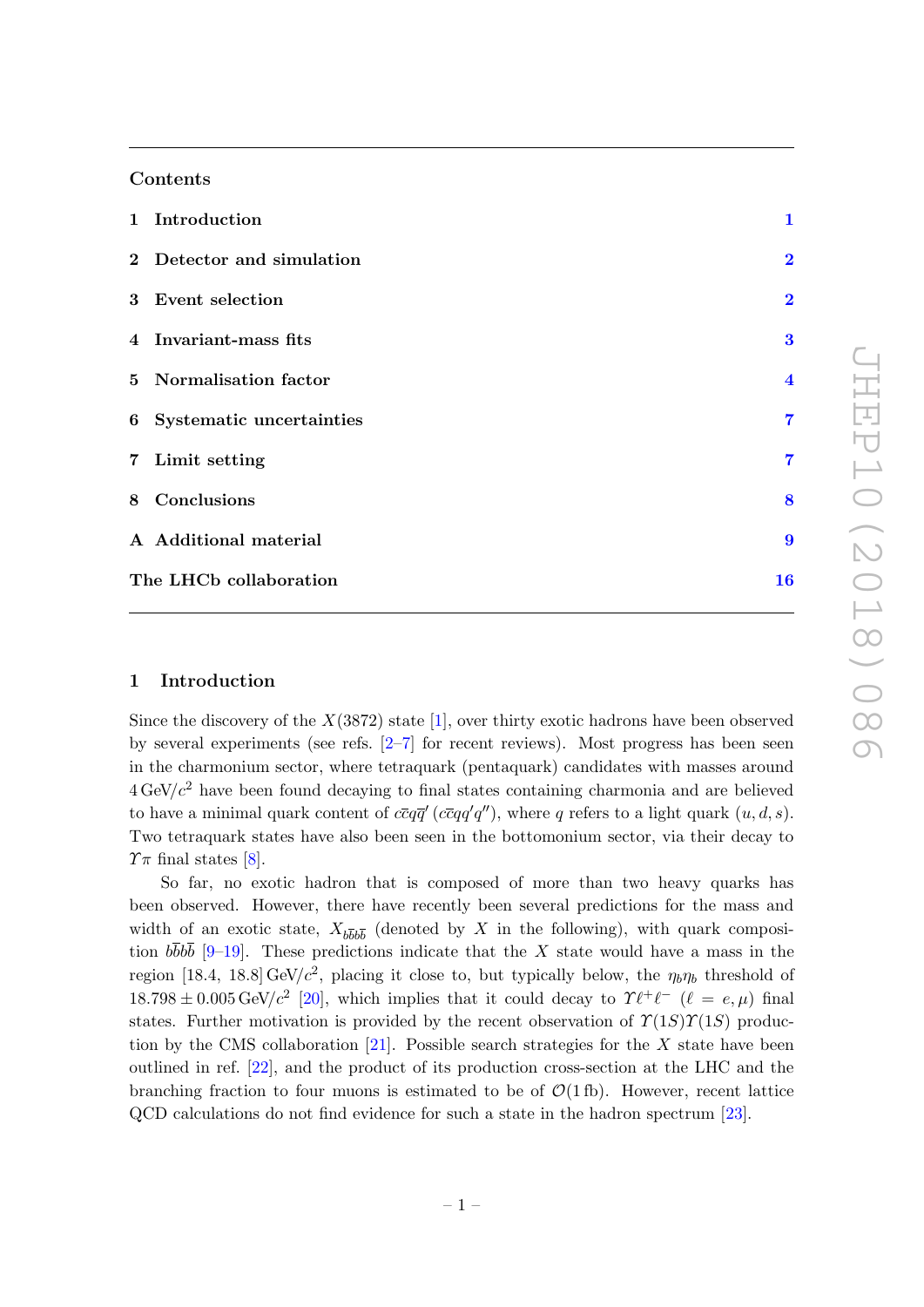The current paper presents the first search for this state decaying to  $\Upsilon(1S)\mu^+\mu^$ through a study of the four-muon invariant-mass distribution,  $m(2\mu^+ 2\mu^-)$ , between 17.5 and 20.0 GeV/ $c^2$ . The dataset consists of pp collision data recorded by the LHCb experiment and 2010  $\sigma$ ( $\sigma$ ) is the distance complete of  $p$  completed and to correct by the EHCD experiments at centre-of-mass energies of  $\sqrt{s} = 7$  TeV, 8 TeV and 13 TeV between 2011 and 2017. The corresponding integrated luminosities are  $1.0 \text{ fb}^{-1}$ ,  $2.0 \text{ fb}^{-1}$  and  $3.3 \text{ fb}^{-1}$ , respectively. The  $\Upsilon(1S) \to \mu^+\mu^-$  decay is used as a normalisation channel to calculate the X production cross-section relative to that of the  $\Upsilon(1S)$  meson.

### <span id="page-2-0"></span>2 Detector and simulation

The LHCb detector [\[24,](#page-14-5) [25\]](#page-14-6) is a single-arm forward spectrometer covering the pseudorapidity range  $2 < \eta < 5$ , designed for the study of particles containing b or c quarks. The detector includes a high-precision tracking system consisting of a silicon-strip vertex detector surrounding the pp interaction region, a large-area silicon-strip detector located upstream of a dipole magnet with a bending power of about 4 Tm, and three stations of silicon-strip detectors and straw drift tubes placed downstream of the magnet. The tracking system provides a measurement of the momentum,  $p$ , of charged particles with a relative uncertainty that varies from  $0.5\%$  at low momentum to  $1.0\%$  at  $200 \text{ GeV}/c$ . The minimum distance of a track to a primary vertex  $(PV)$ , the impact parameter  $IP$ ), is measured with a resolution of  $(15 + 29/p_T)$  µm, where  $p_T$  is the component of the momentum transverse to the beam, in  $GeV/c$ . Different types of charged hadrons are distinguished using information from two ring-imaging Cherenkov detectors. Photons, electrons and hadrons are identified by a calorimeter system consisting of scintillating-pad and preshower detectors, an electromagnetic calorimeter and a hadronic calorimeter. Muons are identified by a system composed of alternating layers of iron and multiwire proportional chambers [\[26\]](#page-14-7).

Simulated datasets are used to evaluate reconstruction and selection efficiencies of the  $\Upsilon(1S)$  and X decays studied in this paper. In the simulation, pp collisions are generated using Pythia [\[27,](#page-14-8) [28\]](#page-14-9) with a specific LHCb configuration [\[29\]](#page-14-10). Decays of hadronic particles are described by EVTGEN [\[30\]](#page-14-11), in which final-state radiation is generated using PHOTOS [\[31\]](#page-14-12). The interaction of the generated particles with the detector, and its response, are implemented using the GEANT4 toolkit  $[32, 33]$  $[32, 33]$  $[32, 33]$  as described in ref.  $[34]$ . The X state is produced using the same production model as the  $\Upsilon(4S)$  meson, with the mass changed to one of three values in the range  $18\,450 - 18\,830 \,\text{MeV}/c^2$ . The natural width of the X state is assumed to be 1.2 MeV/ $c^2$  and its decay to the  $\Upsilon(1S)\mu^+\mu^-$  final state is modelled by a phase-space distribution. The kinematic distribution of simulated X particles is shown in appendix [A.](#page-9-0)

#### <span id="page-2-1"></span>3 Event selection

For both signal and normalisation channels, the  $\Upsilon(1S) \to \mu^+ \mu^-$  candidates are first required to pass the trigger [\[35\]](#page-14-16), which consists of a hardware stage, based on information from the calorimeter and muon systems, followed by a software stage, which applies a full event reconstruction. At the hardware level, a minimum requirement is placed on the product of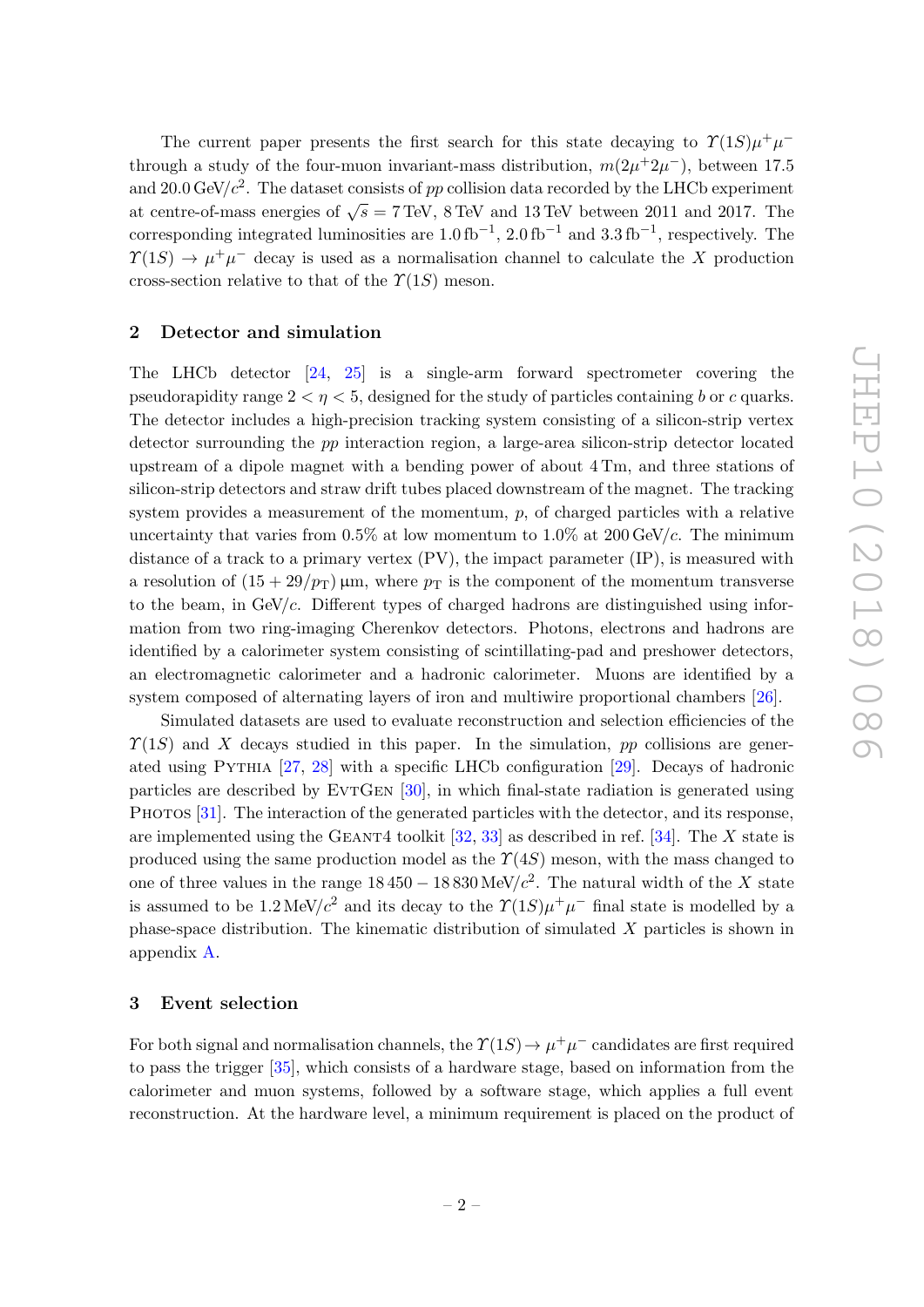the transverse momenta of the two muons. At the software level, requirements are made on the total and transverse momentum of these muons, the dimuon invariant mass and on the quality of the dimuon vertex fit. Additionally, requirements are placed on the track quality of the muons and on particle identification (PID) quantities of the muons.

In the offline selection, all muons are required to have  $p \in [8, 500]$  GeV/c,  $p_T$  larger than  $1 \text{ GeV}/c$  and  $\eta \in [2.0, 5.0]$ . Stringent requirements are also applied to muon trackquality and PID quantities to reduce backgrounds from particles that are misidentified as muons. For both signal and normalisation channels, all muons are required to be consistent with originating from a common PV. The  $\Upsilon(1S) \to \mu^+ \mu^-$  candidates are required to have invariant masses  $m(\mu^+\mu^-) \in [8.5, 11.5] \,\text{GeV}/c^2$  and a good vertex-fit quality.

For the  $X \to \Upsilon(1S)\mu^{+}\mu^{-}$  decay, the  $\Upsilon(1S)$  candidates are combined with an additional dimuon pair with a good vertex-fit quality. In addition to the four-muon vertex fit having good quality, the  $X$  candidates are required to have invariant masses  $m(2\mu^+2\mu^-) \in [16.0, 22.0] \,\text{GeV}/c^2$ , rapidities in the range  $[2.0, 4.5]$  and  $p_\text{T}$  less than 15 GeV/c. If a same-charge pair of muons has an invariant mass less than  $220 \,\text{MeV}/c^2$  or an opening angle smaller than  $0.002$  radians, then the corresponding X candidate is removed. This requirement eliminates pairs of muon candidates that are wrongly reconstructed from one single track. Candidates are also rejected if the combination of either muon from the  $\Upsilon(1S)$ decay with the oppositely charged additional muon has an invariant mass consistent with that of the  $J/\psi$  meson,  $m(\mu^+\mu^-) \in [3050, 3150] \text{ MeV}/c^2$ . The signal sample is a subset of the normalisation sample, smaller by a factor of  $\mathcal{O}(10^4)$ .

Multiple X candidates are seen in approximately  $10\%$  of events that pass the full selection and have  $m(\mu^+\mu^-)$  within  $\pm 100 \,\text{MeV}/c^2$  of the known  $\Upsilon(1S)$  mass [\[20\]](#page-14-1). These are mostly due to the same  $\Upsilon(1S)$  candidate being combined with different additional dimuons. These candidates are retained and treated as combinatorial background. Events with multiple candidates in the normalization  $\Upsilon(1S)$  dataset occur at a negligible level.

## <span id="page-3-0"></span>4 Invariant-mass fits

Unbinned extended maximum-likelihood fits are made to the  $m(2\mu^+ 2\mu^-)$  and  $m(\mu^+ \mu^-)$ distributions to determine X and  $\Upsilon(1S)$  yields, respectively. Fits to three datasets collected at pp centre-of-mass energies of  $\sqrt{s}$  = 7 TeV in 2011, 8 TeV in 2012 and 13 TeV in 2015– 2017 are performed. In addition, a fit is made to a merged dataset that combines all 7, 8 and 13 TeV subsets. In each fit, the combinatorial background component is described by an exponential function with the slope and normalisation as free parameters. Signal components are described by Crystal Ball functions [\[36\]](#page-14-17) with the tail parameters fixed to values obtained from fits to the simulated samples.

In fits to the  $m(\mu^+\mu^-)$  distributions, contributions from the  $\Upsilon(1S)$ ,  $\Upsilon(2S)$  and  $\Upsilon(3S)$ states are included. For the  $\Upsilon(1S)$  contribution, the mean,  $\mu_{\Upsilon(1S)}$ , and width,  $\sigma_{\Upsilon(1S)}$ , of the shape are free parameters. For the  $\Upsilon(nS)$  contributions  $(n = 2, 3)$  the means are free parameters while each width is fixed to that of the  $\Upsilon(1S)$  component scaled by the ratio of the  $\Upsilon(1S)$  and  $\Upsilon(nS)$  masses. The number of candidates of each component is free in each fit.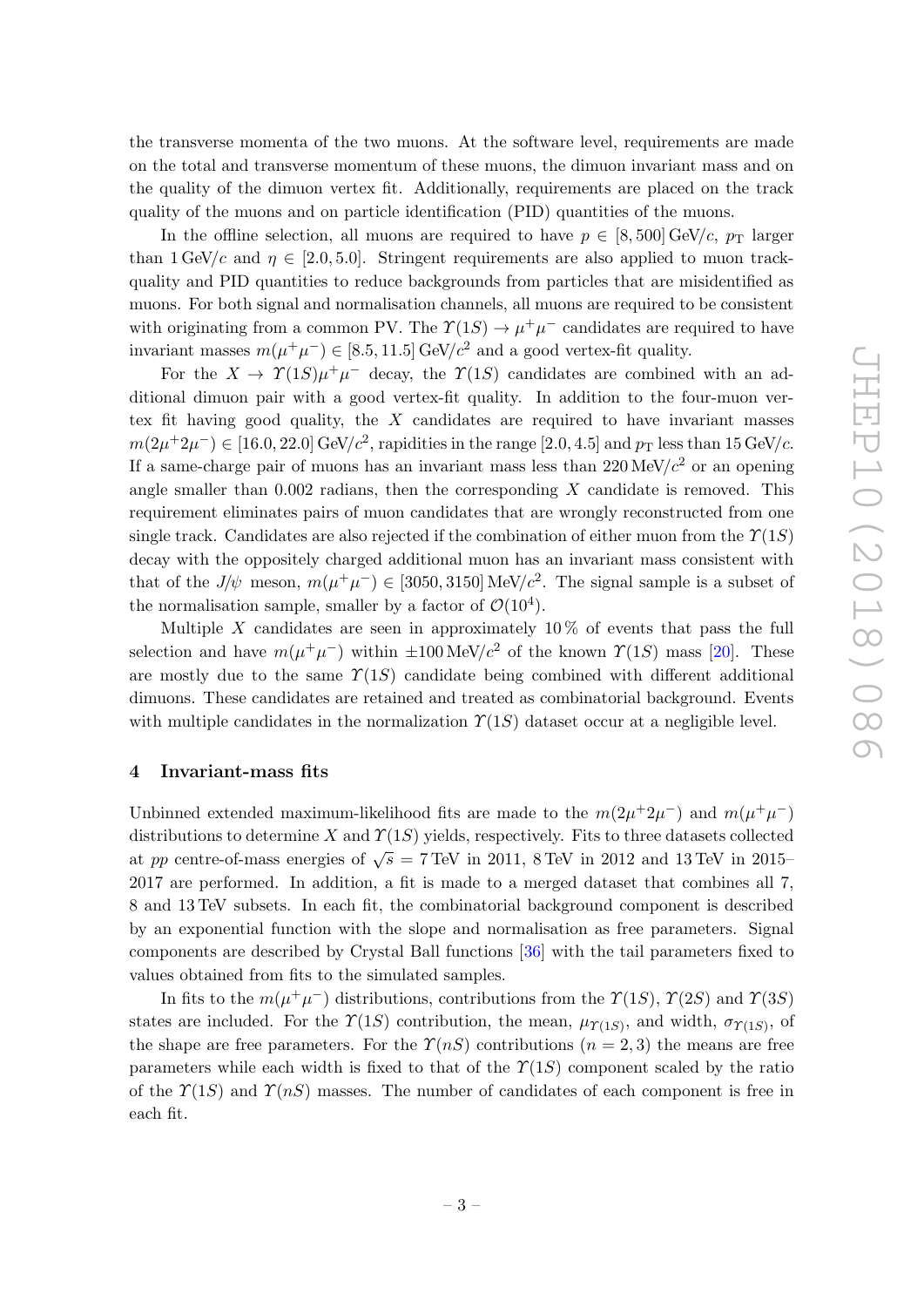

<span id="page-4-1"></span>**Figure 1.** Linear fit to the ratio of the X and  $\Upsilon(1S)$  widths as a function of the X mass as determined from fits to simulated data samples. The error bars represent the statistical uncertainty arising from the finite size of the simulated samples.

In the fits to the  $m(2\mu^+2\mu^-)$  distributions, the mean of the X contribution,  $\mu_X$ , takes a value in the range [17.5, 20.0] GeV/ $c^2$ , while the width,  $\sigma_X$ , is calculated as the product of the corresponding  $\Upsilon(1S)$  resolution and a linear X-mass-dependent scaling factor [\[37\]](#page-14-18),  $\sigma_X = k(\mu_X) \times \sigma_{\Upsilon(1S)}$  with  $k(\mu_X) = p_0 + p_1(\mu_X - 18690 \,\text{MeV}/c^2)$ . The values of the  $\Upsilon(1S)$  resolution and the two coefficients of the linear function are constrained by Gaussian functions. The constraints on the  $\Upsilon(1S)$  resolution, taken from fits to the normalisation datasets, are  $44.00 \pm 0.05$ ,  $44.307 \pm 0.035$ ,  $43.155 \pm 0.023$  and  $43.766 \pm 0.018 \,\text{MeV}/c^2$  for the 7, 8, 13 TeV and combined datasets, respectively. The constraints on  $p_0$  and  $p_1$  are  $1.516 \pm 0.007$  and  $(9.6 \pm 4.4) \times 10^{-5}$  (MeV/ $c^2$ )<sup>-1</sup>, respectively, evaluated from a fit to the simulated data, as shown in figure [1.](#page-4-1) These constraints lead to typical  $X$  resolutions in the range  $\sim$  [60, 70] MeV/ $c^2$ .

The fits to the  $m(\mu^+\mu^-)$  distributions in the normalisation datasets are shown in figure [2.](#page-5-0) The fitted  $\Upsilon(1S)$  yields in the range  $R_{\Upsilon(1S)} \equiv \mu_{\Upsilon(1S)} \pm 2.5 \sigma_{\Upsilon(1S)}$  are  $(0.694 \pm 0.012) \times 10^6$ ,  $(1.562 \pm 0.028) \times 10^6$ ,  $(4.11 \pm 0.08) \times 10^6$  and  $(6.37 \pm 0.12) \times 10^6$  for the 7, 8, 13 TeV and combined datasets, respectively. The uncertainties include systematic components due to the choice of shapes to describe the signal and background components. Only candidates in the signal dataset with  $m(\mu^+\mu^-)$  in the range  $R_{\Upsilon(1S)}$  are retained for the fits to the distributions of  $m(2\mu^+ 2\mu^-)$ , which includes a small fraction of non- $\Upsilon(1S)$ background. Background-only fits to the signal datasets are shown in figure [3.](#page-6-0) No significant signal excess is observed. The largest deviation occurs at a mass of approximately 19.35 GeV/ $c^2$ , above the  $\eta_b\eta_b$  and  $\Upsilon(1S)\Upsilon(1S)$  thresholds, with a local significance of 2.5 standard deviations.

#### <span id="page-4-0"></span>5 Normalisation factor

Upper limits are set for different  $X$  mass hypotheses on the quantity

$$
S \equiv \sigma(pp \to X) \times \mathcal{B}(X \to \Upsilon(1S)\mu^{+}\mu^{-}) \times \mathcal{B}(\Upsilon(1S) \to \mu^{+}\mu^{-}), \tag{5.1}
$$

where  $\sigma(pp \to X)$  is the X production cross-section, and  $\mathcal{B}(X \to \Upsilon(1S)\mu^+\mu^-)$  and  $\mathcal{B}(\Upsilon(1S) \to \mu^+\mu^-)$  are the branching fractions of the  $X \to \Upsilon(1S)\mu^+\mu^-$  and  $\Upsilon(1S) \to \mu^+\mu^-$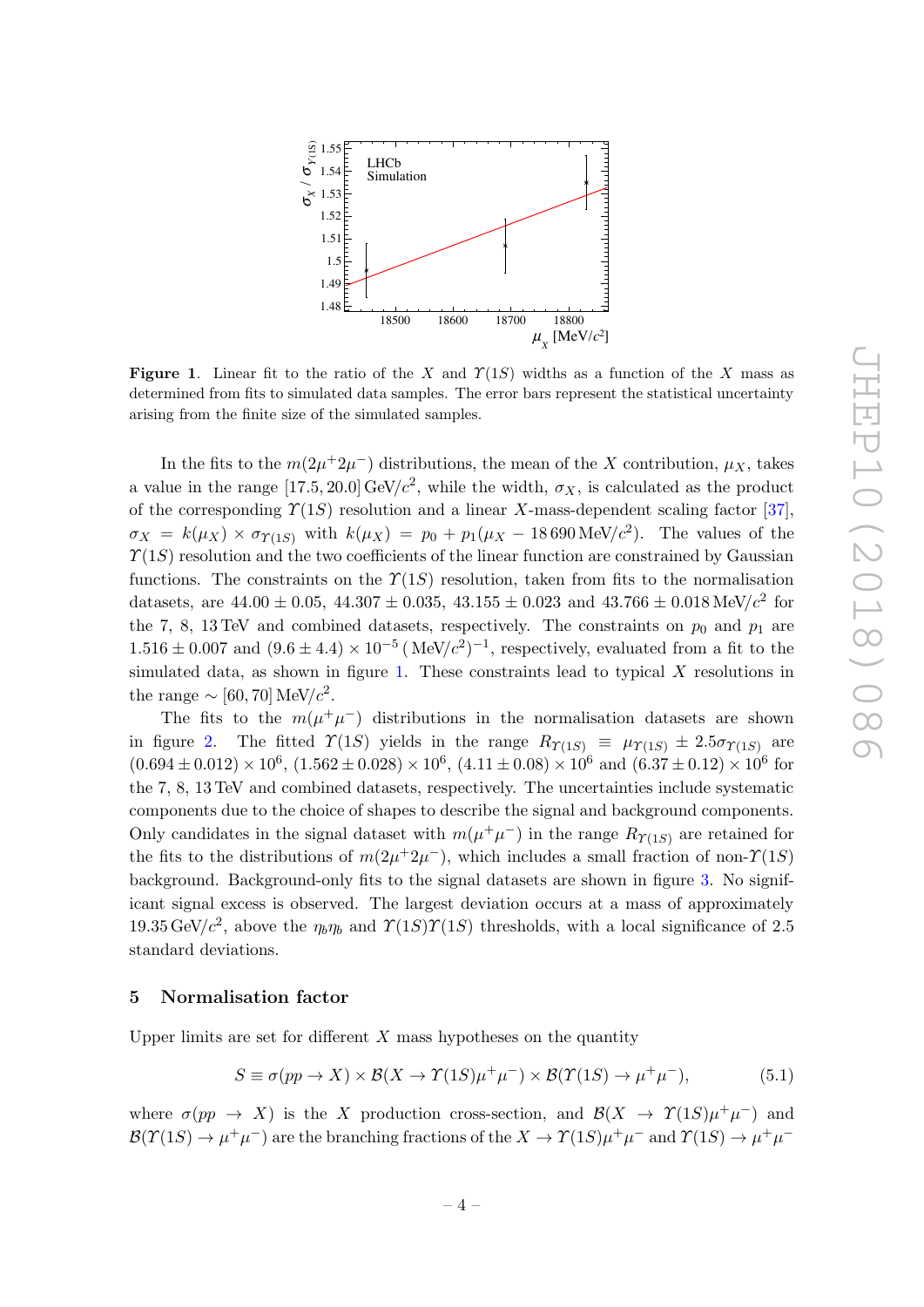

<span id="page-5-0"></span>**Figure 2.** Distributions of  $m(\mu^+\mu^-)$  for the normalisation datasets at pp centre-of-mass energies of (a) 7 TeV, (b) 8 TeV, (c) 13 TeV and (d) all combined. The total fit function (solid blue line), the combinatorial background (dashed red line) and the  $\Upsilon(1S)$ ,  $\Upsilon(2S)$  and  $\Upsilon(3S)$  components (hatched magenta area) are shown overlaid.

decays, respectively. To set limits on S, the signal yield is parameterised as  $N_{\text{sig}} =$  $S/f_{\text{norm}}$  with

$$
f_{\text{norm}} = \frac{\sigma(pp \to \Upsilon(1S)) \times \mathcal{B}(\Upsilon(1S) \to \mu^+\mu^-)}{N_{\text{norm}}} \times \frac{\epsilon_{\text{norm}}}{\epsilon_{\text{sig}}},\tag{5.2}
$$

where  $\sigma(pp \to \Upsilon(1S))$  is the production cross-section of the  $\Upsilon(1S)$  meson [\[38,](#page-15-0) [39\]](#page-15-1) within the same fiducial volume as the signal. The  $\Upsilon(1S) \to \mu^+ \mu^-$  yield within the range  $R_{\Upsilon(1S)}$ is given by  $N_{\text{norm}}$ , and  $\epsilon_{\text{sig(norm)}}$  is the efficiency with which the signal (normalisation) channel is triggered, reconstructed and selected.

The relative efficiency of the reconstruction and selection requirements placed on the corresponding signal and normalisation datasets is defined as

$$
\frac{\epsilon_{\text{sig}}}{\epsilon_{\text{norm}}} = \frac{\epsilon_{\text{sig}}^{\text{geom}}}{\epsilon_{\text{norm}}^{\text{geom}}} \times \frac{\epsilon_{\text{sig}}^{\text{sel}}}{\epsilon_{\text{norm}}^{\text{sel}}} \times \epsilon_{\text{sig}}^{\text{PID}} \times f_{\text{sig}}^{\text{trk}} ,
$$
\n(5.3)

where  $\epsilon^{\text{geom}}$  is the efficiency with which the products of the X or  $\Upsilon(1S)$  decay all enter the LHCb geometric acceptance;  $\epsilon^{\text{sel}}$  is the efficiency of the reconstruction and selection of X or  $\Upsilon(1S)$  candidates within the geometric acceptance;  $\epsilon_{\text{sig}}^{\text{PID}}$  is the efficiency of the PID requirements placed on the additional muons in the signal decay; and  $f_{\text{sig}}^{\text{trk}}$  accounts for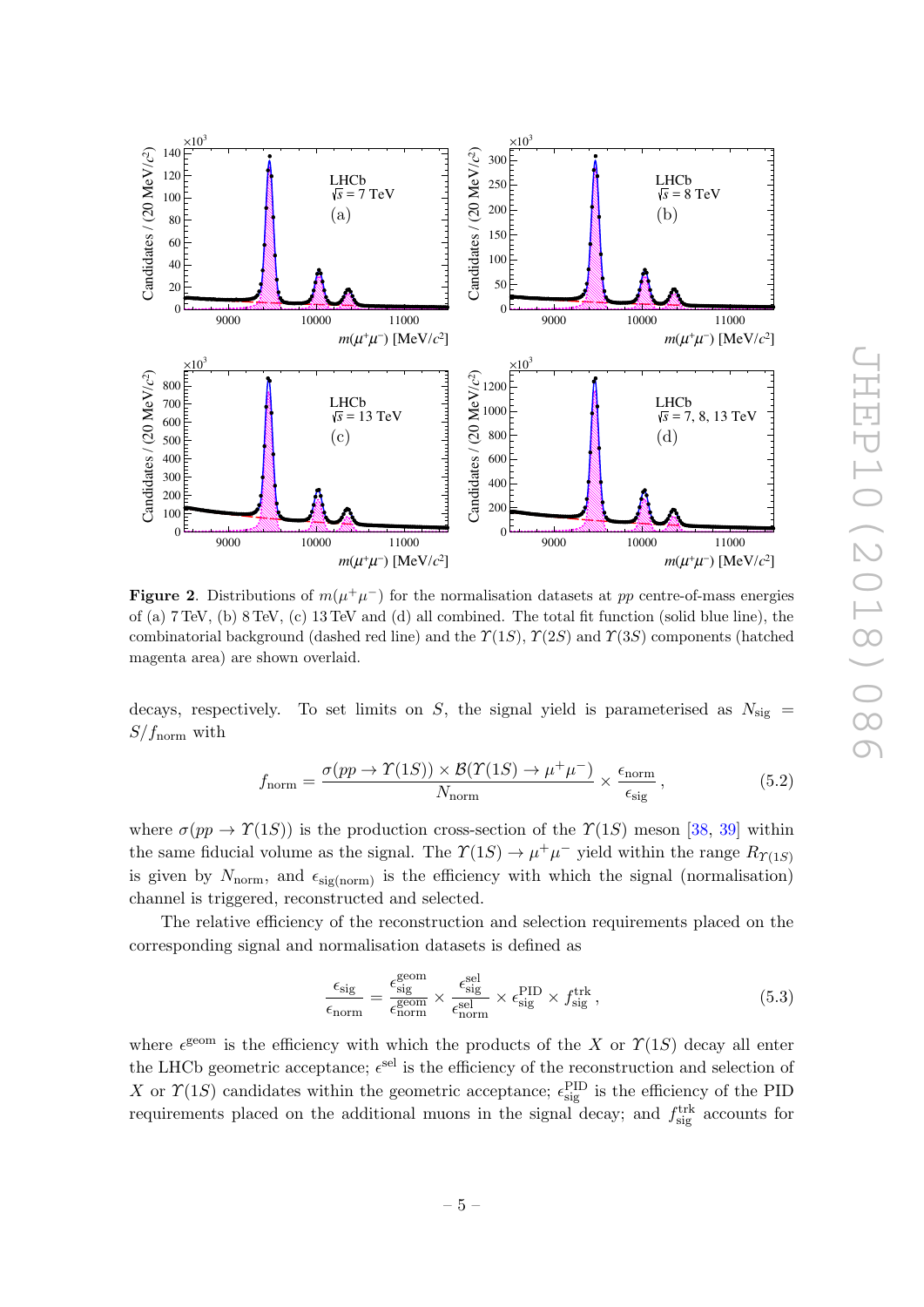

<span id="page-6-0"></span>**Figure 3.** Distributions of  $m(2\mu^+2\mu^-)$  for the signal datasets at pp centre-of-mass energies of (a) 7 TeV, (b) 8 TeV, (c) 13 TeV and (d) all combined, using a bin size comparable to the expected X mass resolution. In each case the region around the corresponding  $\Upsilon(1S)$  peak has been selected. The background-only fit function (solid blue line) is shown overlaid. The dotted black lines indicate the range in which limits are set on the product of the  $X$  production cross-section and branching fractions. The dash-dotted red and long-dashed green lines show the positions of the  $\eta_b\eta_b$  and  $\Upsilon(1S)\Upsilon(1S)$  thresholds, respectively.

differences between data and simulation in the tracking efficiency of the additional muons. The geometric and selection efficiencies are determined from simulated samples, while the PID efficiency is determined from calibration data samples. The ratio of efficiencies between the signal and normalisation samples is determined to be  $31.7 \pm 0.6\%$  (35.2  $\pm 1.2\%$ ) for the 7, 8 TeV (13 TeV) dataset, where the same efficiency is used for 7 and 8 TeV collisions due to the similar performance of the LHCb detector during these operational periods.

Uncertainties on these quantities give rise to systematic uncertainties in the fits to the signal datasets and enter these fits as a Gaussian function constraining the value of  $f_{\text{norm}}$ . These systematic uncertainties are detailed further in section [6.](#page-7-0) In the case of the combined dataset, averages of the efficiency ratio and normalisation cross-section, weighted by the integrated luminosity of each subset, are used to calculate  $f_{\text{norm}}$ . The values of  $f_{\text{norm}}$  are  $11.1 \pm 1.5$ ,  $6.49 \pm 0.25$ ,  $3.27 \pm 0.24$  and  $1.82 \pm 0.10$  fb for the 7, 8, 13 TeV and combined datasets, respectively.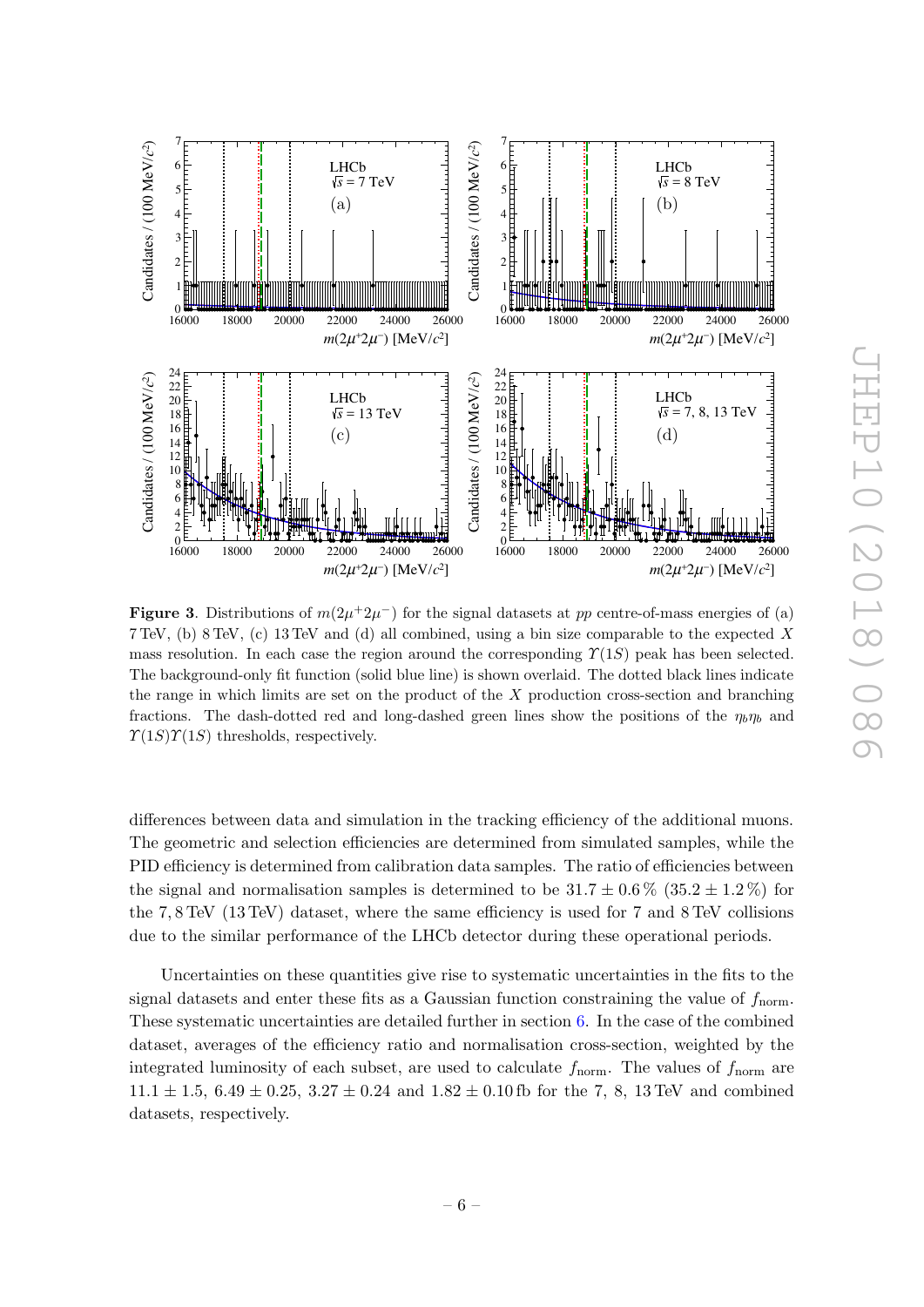#### <span id="page-7-0"></span>6 Systematic uncertainties

Systematic uncertainties are included in the fits to the distribution of  $m(2\mu^+2\mu^-)$  through additional Gaussian terms in the likelihood function that constrain the values of four nuisance parameters:  $f_{\text{norm}}$ ,  $\sigma_{\Upsilon(1S)}$ ,  $p_0$  and  $p_1$ . Uncertainties on the normalisation yields, the  $\Upsilon(1S)$  production cross-sections, and the relative efficiencies of the signal and normalisation channels all contribute to the uncertainty on the  $f_{\text{norm}}$  parameter. The uncertainty on  $\sigma_{\Upsilon(1S)}$  is obtained from the fit to the  $m(\mu^+\mu^-)$  distribution of the normalisation channel. The linear coefficients of the X-mass-dependent resolution scale term are constrained according to the uncertainties on these parameters from fits to simulated data.

The relative uncertainties on the  $\sigma_{\Upsilon(1S)}$ ,  $p_0$  and  $p_1$  parameters are  $\lesssim 0.1\%$ ,  $0.5\%$  and 46 %, respectively. Since these parameters are weakly correlated with the signal yield their effects on the measured cross-section upper limits are negligible. The uncertainty on the  $f_{\text{norm}}$  parameter for each dataset is dominated by uncertainties on the normalisation crosssection  $(2.8 \text{ to } 6.3 \%)$  and the tracking efficiency correction  $(0.8 \text{ to } 3.1 \%)$ . The systematic uncertainties from efficiencies related to particle identification or geometrical acceptance are at the level of 1.0 % or less. For the 7 TeV result, a discrepancy is observed in the efficiency- and cross-section-corrected  $\Upsilon(1S)$  yield relative to the other datasets. An additional uncertainty of 13.5 % is assigned to account for this. This uncertainty increases the limits on the cross section at  $7 \text{ TeV}$  by  $\lt 4\%$  and has no effect on the quoted combined limits. The limits reported on the X production cross-section are all statistically dominated.

## <span id="page-7-1"></span>7 Limit setting

For each signal dataset, upper limits are set on S as functions of the X mass,  $\mu_X$ , in the range  $[17.5, 20.0]$  GeV/ $c<sup>2</sup>$  using the following procedure. For each fixed X mass, the likelihood profile as a function of  $S$  is integrated to determine upper limits on the crosssection at  $90\%$  and  $95\%$  confidence levels (CL). This procedure is applied at each of 101 values of the X mass. The 90 % and 95 % CL limits are tabulated in appendix [A.](#page-9-0) Background-only pseudoexperiments are generated at each scan point to determine the expected 95 % CL upper limit and corresponding one and two standard deviation intervals, as shown in figure [4.](#page-8-1) No significant excess is seen at any mass hypothesis for any dataset.

The analysis is repeated with only a single candidate decay retained for each event (chosen at random), with a more stringent requirement on the pseudorapidity of the muons as was previously used in ref.  $[40]$ . In addition, the effect of the assumption that the X decays according to a phase-space distribution is tested by evaluating the efficiency for both  $m(\mu^+\mu^-)$  less than  $2 \text{ GeV}/c^2$  and  $m(\mu^+\mu^-)$  greater than  $7 \text{ GeV}/c^2$  for the muon pairs that do not come from the  $\Upsilon(1S)$  decay. The efficiency varies  $\pm 24\%$  with respect to the total efficiency under the assumption of a phase-space decay. Finally, the limits are evaluated using different ranges around the  $\Upsilon(1S)$  mass to select the signal dataset, separately for each year of the  $\sqrt{s} = 13$  TeV dataset, and for the 7 and 8 TeV datasets combined. No significant differences are observed in the limits determined in each of these cross-checks.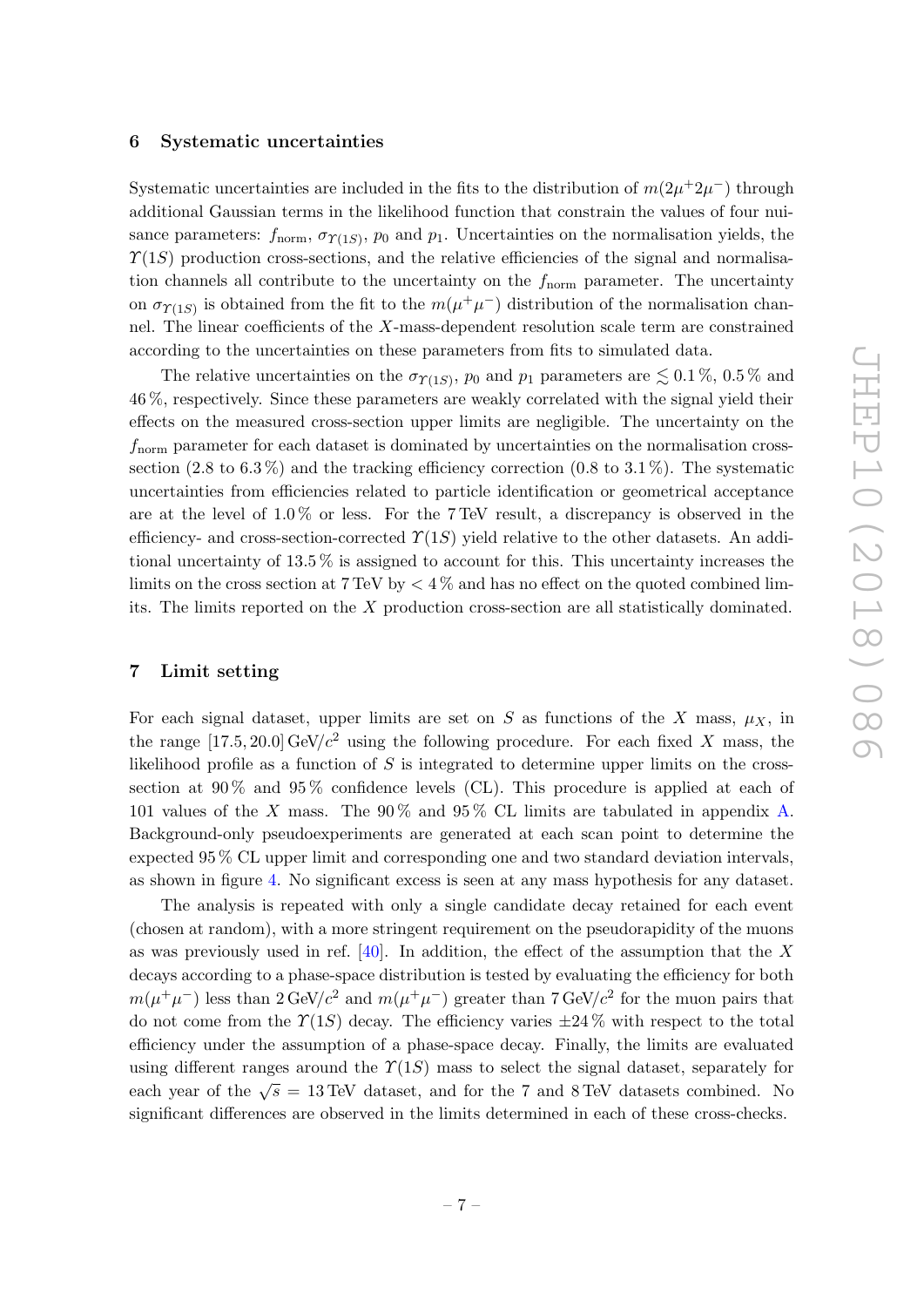

<span id="page-8-1"></span>**Figure 4.** The 95 % CL upper limits on  $S \equiv \sigma(pp \to X) \times B(X \to \Upsilon(1S) \mu^+ \mu^-) \times B(\Upsilon(1S) \to \mu^+ \mu^-)$ as functions of the X mass hypothesis at pp centre-of-mass energies of (a)  $7 \text{ TeV}$ , (b)  $8 \text{ TeV}$  and (c) 13 TeV and (d) all combined.

# <span id="page-8-0"></span>8 Conclusions

In conclusion, a search is performed for the decay of the beautiful tetraquark, X, to the  $\Upsilon(1S)\mu^+\mu$ No significant excess is seen for any mass hypothesis in the range  $[17.5, 20.0]$  GeV/ $c^2$ . . Upper limits are set on the value of  $\sigma(pp \to X) \times \mathcal{B}(X \to \Upsilon(1S) \mu^+\mu^-) \times \mathcal{B}(\Upsilon(1S) \to \mu^+\mu^-)$  at centre-of-mass energies  $\sqrt{s} = 7$  TeV, 8 TeV and 13 TeV as functions of the X mass hypothesis (see appendix). An upper limit is also set on the combined dataset using the average of the  $\Upsilon(1S)$  crosssection, weighted by the integrated luminosity of each subset, resulting in upper limits of  $\mathcal{O}(10 \text{ fb})$ . Improved sensitivity for this state will be obtained using data collected during future running periods of the LHC using an updated LHCb detector [\[41](#page-15-3)[–43\]](#page-15-4).

# Acknowledgments

We express our gratitude to our colleagues in the CERN accelerator departments for the excellent performance of the LHC. We thank the technical and administrative staff at the LHCb institutes. We acknowledge support from CERN and from the national agencies: CAPES, CNPq, FAPERJ and FINEP (Brazil); MOST and NSFC (China); CNRS/IN2P3 (France); BMBF, DFG and MPG (Germany); INFN (Italy); NWO (Netherlands); MNiSW and NCN (Poland); MEN/IFA (Romania); MinES and FASO (Russia); MinECo (Spain);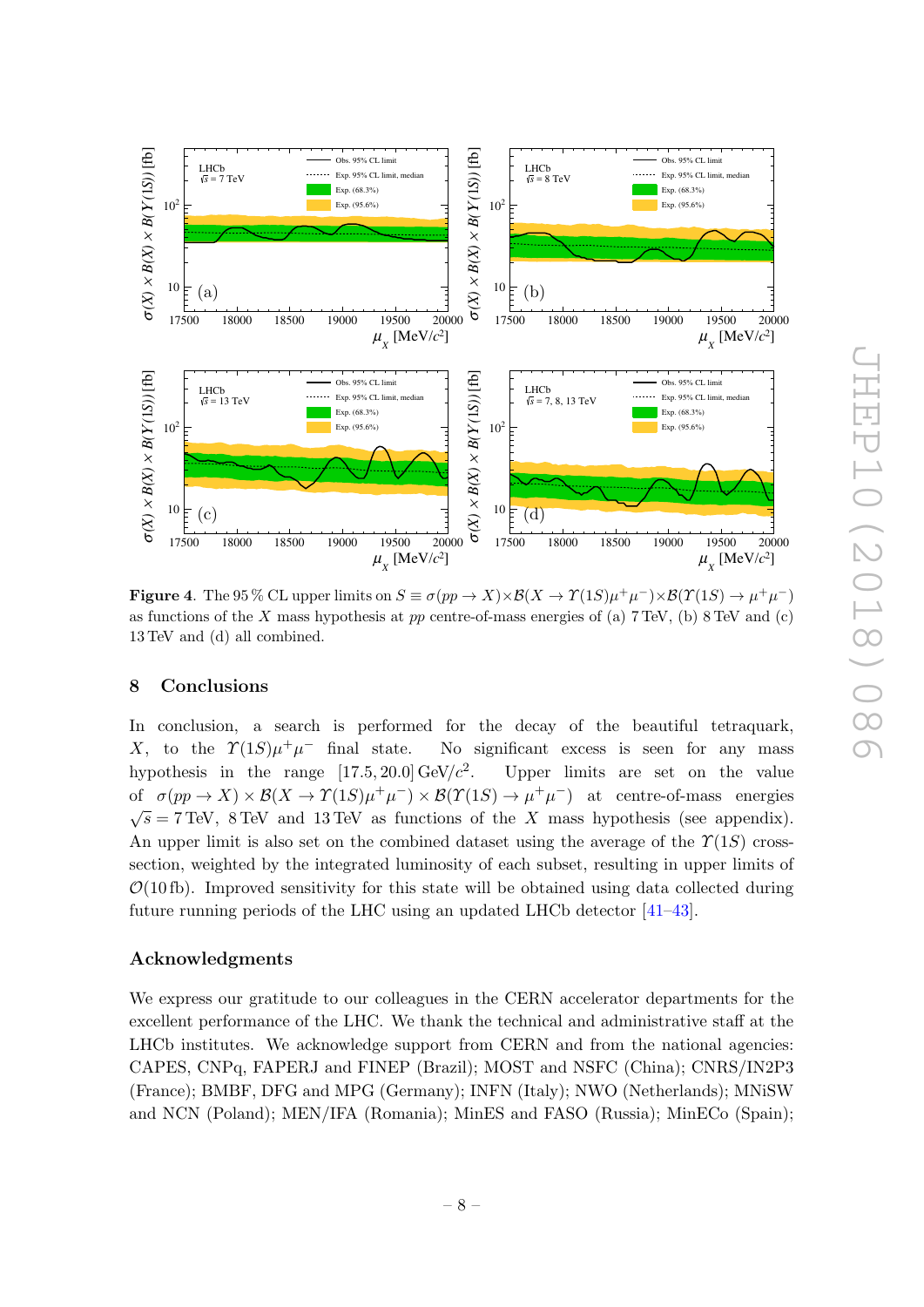SNSF and SER (Switzerland); NASU (Ukraine); STFC (United Kingdom); NSF (U.S.A.). We acknowledge the computing resources that are provided by CERN, IN2P3 (France), KIT and DESY (Germany), INFN (Italy), SURF (Netherlands), PIC (Spain), GridPP (United Kingdom), RRCKI and Yandex LLC (Russia), CSCS (Switzerland), IFIN-HH (Romania), CBPF (Brazil), PL-GRID (Poland) and OSC (U.S.A.). We are indebted to the communities behind the multiple open-source software packages on which we depend. Individual groups or members have received support from AvH Foundation (Germany), EPLANET, Marie Skłodowska-Curie Actions and ERC (European Union), ANR, Labex P2IO and OCEVU, and Région Auvergne-Rhône-Alpes (France), Key Research Program of Frontier Sciences of CAS, CAS PIFI, and the Thousand Talents Program (China), RFBR, RSF and Yandex LLC (Russia), GVA, XuntaGal and GENCAT (Spain), Herchel Smith Fund, the Royal Society, the English-Speaking Union and the Leverhulme Trust (United Kingdom).



# <span id="page-9-0"></span>A Additional material

**Figure 5.** The kinematic distribution of (black) simulated X particles in (a)  $p<sub>T</sub>$  and (b) rapidity, and (c) the 2D distribution. For comparison, the kinematic distribution of (red) simulated  $\Upsilon(4S)$ particles is also shown.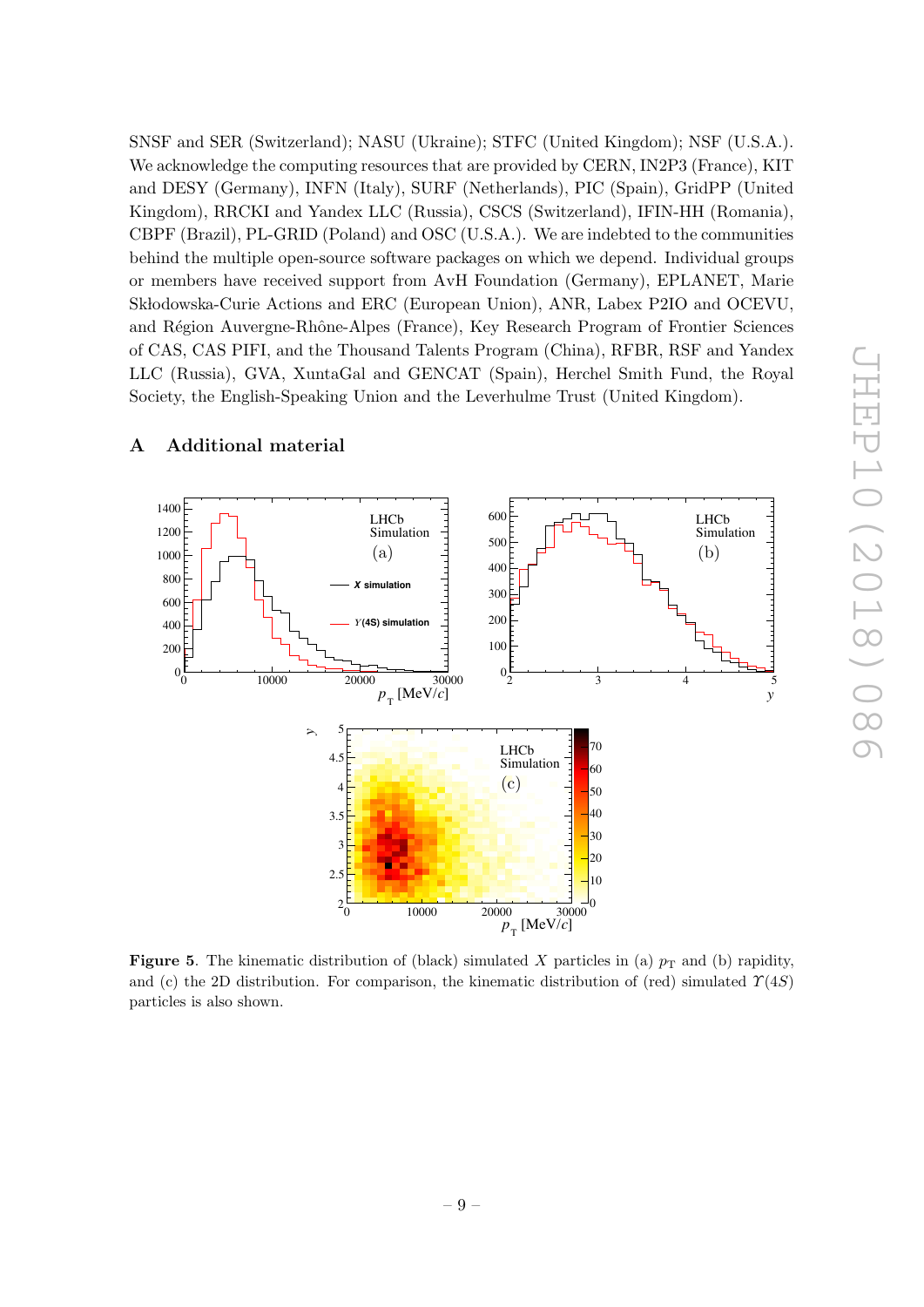| Mass          | Upper limit $90\%$ ( $95\%$ ) CL [fb ] |                    |                   |          |
|---------------|----------------------------------------|--------------------|-------------------|----------|
| [MeV/ $c^2$ ] | $7 \,\mathrm{TeV}$                     | $8 \,\mathrm{TeV}$ | $13\,\mbox{TeV}$  | Combined |
| 17500         | 27(35)                                 | 34(41)             | 41 (48)           | 23(27)   |
| 17525         | 27(35)                                 | 34(41)             | 40(47)            | 23(27)   |
| 17550         | 27(35)                                 | 35(42)             | 39 (46)           | 22(26)   |
| 17575         | 27(35)                                 | 35(42)             | 37(44)            | 20(24)   |
| 17600         | 27(35)                                 | 36(43)             | 35(42)            | 19(23)   |
| 17625         | 27(35)                                 | 36(44)             | 33(40)            | 17(21)   |
| 17650         | 27(35)                                 | 37(45)             | 32 (39)           | 17(21)   |
| 17675         | 27(35)                                 | 38 (46)            | 32(39)            | 18 (22)  |
| 17700         | 27(35)                                 | 38 (46)            | 33(39)            | 19(23)   |
| 17725         | 27(35)                                 | 38 (46)            | 33(40)            | 20(24)   |
| 17750         | 27(35)                                 | 38 (46)            | 33 (39)           | 20(24)   |
| 17775         | 27(35)                                 | 38 (46)            | 32 (39)           | 20(24)   |
| 17800         | 28 (36)                                | 39 (46)            | 32(38)            | 19(23)   |
| 17825         | 29 (39)                                | 38 (46)            | 31(37)            | 19(22)   |
| 17850         | 33(43)                                 | 38(45)             | 30(37)            | 18(22)   |
| 17875         | 37 (47)                                | 36(44)             | 30(37)            | 18(22)   |
| 17900         | 40(50)                                 | 34(41)             | 31(38)            | 19(23)   |
| 17925         | 42(52)                                 | 32(39)             | 32(38)            | 20(24)   |
| 17950         | 43(53)                                 | 30(37)             | 31(38)            | 20(24)   |
| 17975         | 43 (53)                                | 29 (36)            | 30(37)            | 19(23)   |
| 18000         | 43(53)                                 | 27 (34)            | 29(35)            | 18(22)   |
| 18025         | 43 (53)                                | 25(31)             | 28 (34)           | 17(21)   |
| 18050         | 42(53)                                 | 22(29)             | 27 (34)           | 16(19)   |
| 18075         | 41(51)                                 | 21(27)             | 27(33)            | 15(18)   |
| 18100         | 39(49)                                 | 20(25)             | 26(32)            | 14(17)   |
| 18125         | 37 (47)                                | 19(24)             | 26(32)            | 13(16)   |
| 18150         | 35(45)                                 | 18(24)             | 25(31)            | 13(16)   |
| 18175         | 34(43)                                 | 18(23)             | 25(31)            | 13(16)   |
| 18200         | 33 (42)                                |                    | $17(23)$ $25(31)$ | 13(16)   |
| 18225         | 32(41)                                 | 17(22)             | 25(31)            | 13(17)   |
| 18250         | 31(40)                                 | 17(22)             | 26(32)            | 14(18)   |
| 18275         | 30(40)                                 | 17(22)             | 28(33)            | 15(19)   |
| 18300         | 30(39)                                 | 16(21)             | 29(35)            | 16(19)   |
| 18325         | 30(39)                                 | 16(21)             | 28 (34)           | 16(19)   |
| 18350         | 29 (38)                                | 16(21)             | 27(32)            | 15(18)   |
| 18375         | 29 (38)                                | 16(21)             | 24 (29)           | 13(16)   |

**Table 1.** Upper limits on  $\sigma(pp \to X) \times \mathcal{B}(X \to \Upsilon(1S) \mu^+\mu^-) \times \mathcal{B}(\Upsilon(1S) \to \mu^+\mu^-)$  for different X mass hypotheses in the range [17.5, 18.4]  $GeV/c^2$ .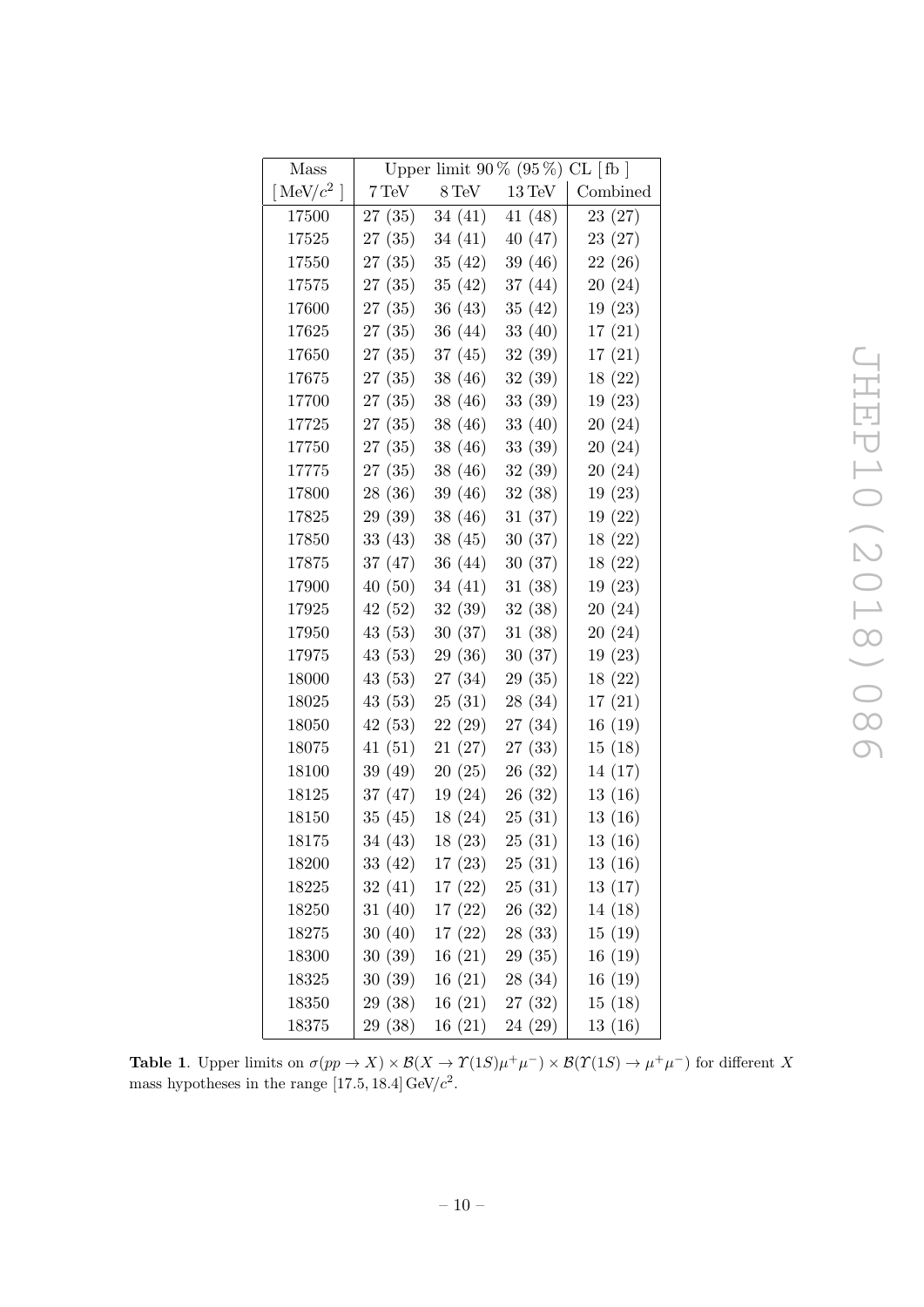| Mass          | Upper limit $90\%$ ( $95\%$ ) CL (fb) |                    |                   |          |
|---------------|---------------------------------------|--------------------|-------------------|----------|
| [MeV/ $c^2$ ] | $7 \,\mathrm{TeV}$                    | $8 \,\mathrm{TeV}$ | $13\,\mbox{TeV}$  | Combined |
| 18400         | 29 (38)                               | 16(21)             | 22(27)            | 11 (14)  |
| 18425         | 29 (38)                               | 16(21)             | 20(26)            | 11(13)   |
| 18450         | 30(39)                                | 16(21)             | 20(25)            | 10(13)   |
| 18475         | 32(42)                                | 16(21)             | 20(25)            | 10(13)   |
| 18500         | 36 (46)                               | 16(21)             | 20(25)            | 10(13)   |
| 18525         | 40(50)                                | 16(20)             | 19(24)            | 10(13)   |
| 18550         | 43 (53)                               | 16(20)             | 18(23)            | 10(12)   |
| 18575         | 44 (55)                               | 15(20)             | 17(22)            | 9(12)    |
| 18600         | 45(55)                                | 15(20)             | 16(20)            | 9(12)    |
| 18625         | 45 (56)                               | 15(20)             | 15(19)            | 9(11)    |
| 18650         | 45 (56)                               | 16(20)             | 14(18)            | 8(11)    |
| 18675         | 45(55)                                | 16(21)             | 14 (19)           | 8(11)    |
| 18700         | 44 (55)                               | 17(22)             | 15(20)            | 9(11)    |
| 18725         | 43 (54)                               | 18(23)             | 17(21)            | 9(12)    |
| 18750         | 42(52)                                | 20(25)             | 18(23)            | 10(13)   |
| 18775         | 40(50)                                | 21(27)             | 20(25)            | 11(14)   |
| 18800         | 38(48)                                | 22(28)             | 23(28)            | 13(16)   |
| 18825         | 36(46)                                | 23(29)             | 26(31)            | 15(18)   |
| 18850         | 35(45)                                | 23(29)             | 29(35)            | 17(20)   |
| 18875         | 34 (44)                               | 23 (29)            | 32(39)            | 18(22)   |
| 18900         | 34(44)                                | 23(29)             | 35(41)            | 20(23)   |
| 18925         | 35(46)                                | 22(28)             | 36(43)            | 20(24)   |
| 18950         | 39 (50)                               | 21(27)             | 37(43)            | 20(23)   |
| 18975         | 43 (54)                               | 19(25)             | 35(42)            | 19(22)   |
| 19000         | 46 (57)                               | 18(24)             | 33(39)            | 18(21)   |
| 19025         | 47 (58)                               | 18(23)             | 30(36)            | 16(20)   |
| 19050         | 48 (59)                               | 17(22)             | 26 (32)           | 15(18)   |
| 19075         | 48 (59)                               | 17(22)             | 24 (29)           | 14 (17)  |
| 19100         | 48 (59)                               |                    | $16(22)$ $22(27)$ | 13(16)   |
| $19125\,$     | 48 (59)                               | 16(21)             | 20(25)            | 12(15)   |
| 19150         | 48 (58)                               | 16(21)             | 19(24)            | 11(14)   |
| 19175         | 47(57)                                | 16(22)             | 19(24)            | 11(14)   |
| 19200         | 46(56)                                | 17(23)             | 19(24)            | 11(14)   |
| 19225         | 44 (54)                               | 19(25)             | 22(27)            | 12(15)   |
| 19250         | 41(52)                                | 23(29)             | 27 (34)           | 15(19)   |
| 19275         | 39 (50)                               | 27(34)             | 36(43)            | 21(25)   |

**Table 2.** Upper limits on  $\sigma(pp \to X) \times \mathcal{B}(X \to \Upsilon(1S) \mu^+\mu^-) \times \mathcal{B}(\Upsilon(1S) \to \mu^+\mu^-)$  for different X mass hypotheses in the range [18.4, 19.3]  $GeV/c^2$ .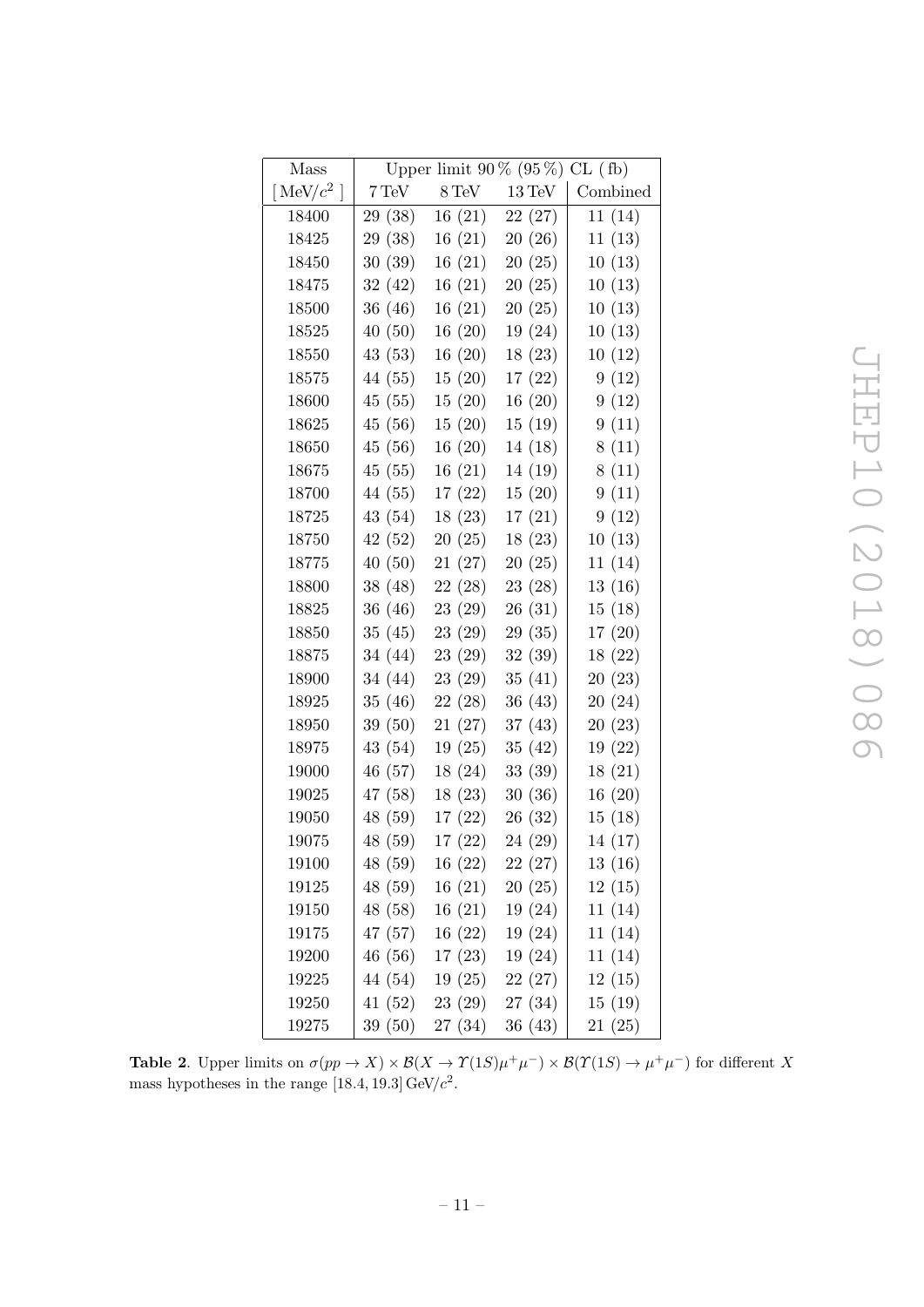| Mass          | Upper limit $90\%$ ( $95\%$ ) CL (fb) |         |                  |          |
|---------------|---------------------------------------|---------|------------------|----------|
| [MeV/ $c^2$ ] | 7 TeV                                 | 8 TeV   | $13\,\mbox{TeV}$ | Combined |
| 19300         | 38 (48)                               | 31(38)  | 45 (52)          | 27(31)   |
| 19325         | 36 (47)                               | 34 (42) | 50(57)           | 31(35)   |
| 19350         | 35(45)                                | 37(45)  | 52(59)           | 32(36)   |
| 19375         | 34 (44)                               | 40 (47) | 51(58)           | 32(36)   |
| 19400         | 33(43)                                | 41(48)  | 48 (55)          | 31(35)   |
| 19425         | 33 (43)                               | 42 (49) | 42 (49)          | 29 (32)  |
| 19450         | 32(42)                                | 41(49)  | 34(41)           | 24 (28)  |
| 19475         | 32(41)                                | 40 (47) | 26(32)           | 19(22)   |
| 19500         | 31(41)                                | 38(45)  | 21(26)           | 14 (18)  |
| 19525         | 31(40)                                | 36(43)  | 19 (24)          | 13(16)   |
| 19550         | 31(40)                                | 33(40)  | 20(26)           | 13(16)   |
| $19575\,$     | 30(39)                                | 31 (38) | 22 (28)          | 13(16)   |
| 19600         | 30(39)                                | 29 (37) | 25(31)           | 14 (17)  |
| 19625         | 30(39)                                | 29 (36) | 28 (34)          | 15(19)   |
| 19650         | 29 (39)                               | 31(39)  | 31(37)           | 17(21)   |
| 19675         | 29 (38)                               | 34 (42) | 34(41)           | 19(23)   |
| 19700         | 29 (38)                               | 37(45)  | 38(44)           | 22(26)   |
| 19725         | 29 (38)                               | 39 (47) | 41 (47)          | 25(29)   |
| 19750         | 29 (38)                               | 40 (47) | 42 (49)          | 27 (30)  |
| 19775         | 29 (38)                               | 40(47)  | 42 (49)          | 27(31)   |
| 19800         | 29 (37)                               | 39 (47) | 41 (47)          | 26(30)   |
| 19825         | 28 (37)                               | 39 (46) | 38 (44)          | 25(28)   |
| 19850         | 28 (37)                               | 38(45)  | 34 (40)          | 22(26)   |
| 19875         | 28(37)                                | 37 (44) | 30(36)           | 19(23)   |
| 19900         | 28 (37)                               | 35(42)  | 25(31)           | 16(19)   |
| 19925         | 28 (37)                               | 32(39)  | 21(26)           | 12(16)   |
| 19950         | 28 (37)                               | 29 (36) | 19(24)           | 11(13)   |
| 19975         | 28 (37)                               | 26(33)  | 19(24)           | 10(13)   |
| 20000         | 28 (37)                               | 24(31)  | 20(25)           | 11(13)   |

JHEP10(2018)086 JHEP10(2018)086

**Table 3.** Upper limits on  $\sigma(pp \to X) \times \mathcal{B}(X \to \Upsilon(1S) \mu^+\mu^-) \times \mathcal{B}(\Upsilon(1S) \to \mu^+\mu^-)$  for different X mass hypotheses in the range [19.3, 20.0]  $GeV/c^2$ .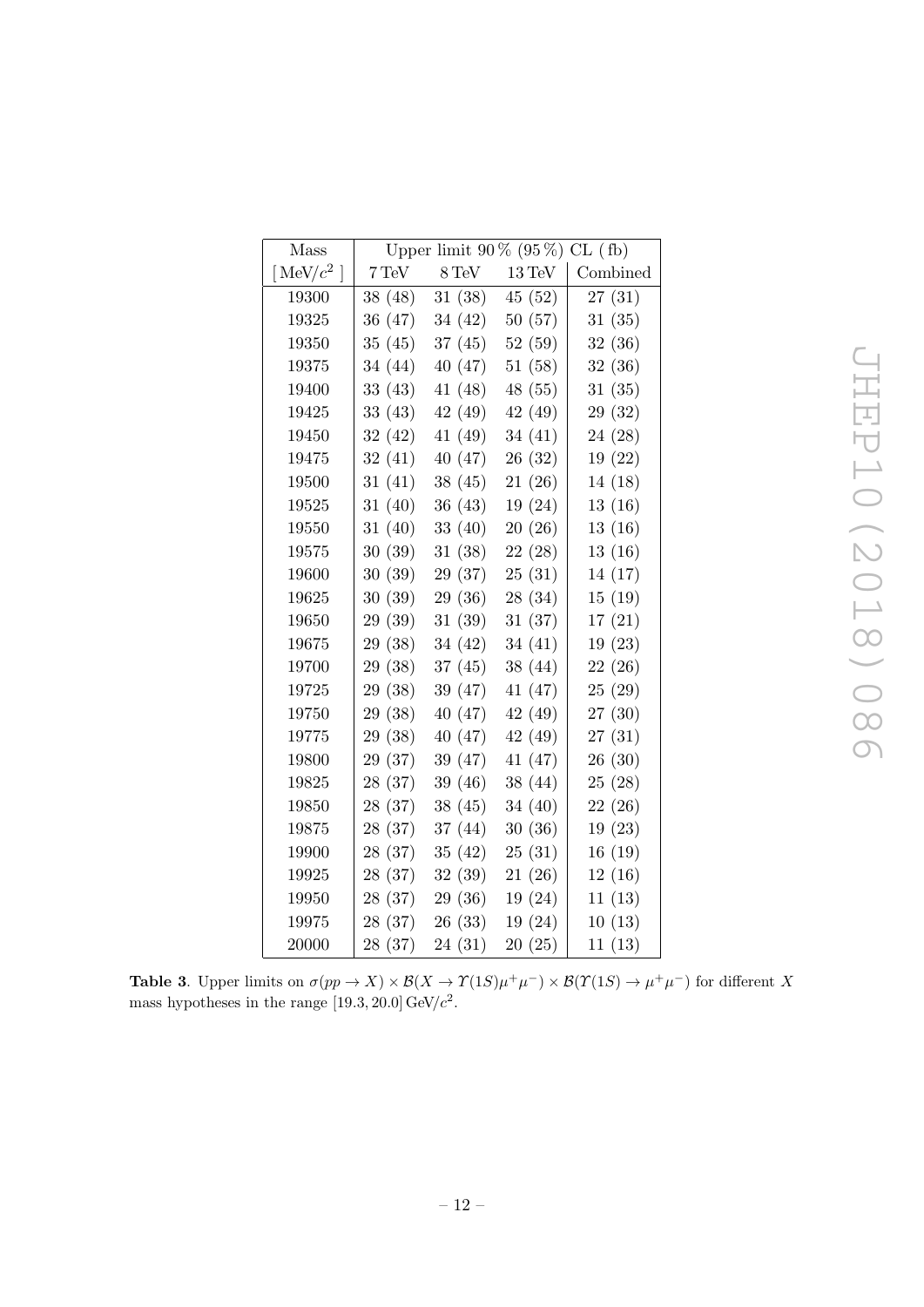Open Access. This article is distributed under the terms of the Creative Commons Attribution License [\(CC-BY 4.0\)](https://creativecommons.org/licenses/by/4.0/), which permits any use, distribution and reproduction in any medium, provided the original author(s) and source are credited.

#### References

- <span id="page-13-0"></span>[1] Belle collaboration, S.K. Choi et al., Observation of a narrow charmonium-like state in exclusive  $B^{\pm} \to K^{\pm}\pi^{+}\pi^{-}J/\psi$  decays, [Phys. Rev. Lett.](https://doi.org/10.1103/PhysRevLett.91.262001) **91** (2003) 262001 [[hep-ex/0309032](https://arxiv.org/abs/hep-ex/0309032)] [IN[SPIRE](https://inspirehep.net/search?p=find+EPRINT+hep-ex/0309032)].
- <span id="page-13-1"></span>[2] H.-X. Chen, W. Chen, X. Liu and S.-L. Zhu, The hidden-charm pentaquark and tetraquark states, [Phys. Rept.](https://doi.org/10.1016/j.physrep.2016.05.004)  $639$  (2016) 1  $\text{arXiv:1601.02092}$  $\text{arXiv:1601.02092}$  $\text{arXiv:1601.02092}$  [IN[SPIRE](https://inspirehep.net/search?p=find+EPRINT+arXiv:1601.02092)].
- [3] R.F. Lebed, R.E. Mitchell and E.S. Swanson, *Heavy-quark QCD exotica, [Prog. Part. Nucl.](https://doi.org/10.1016/j.ppnp.2016.11.003)* Phys. 93 [\(2017\) 143](https://doi.org/10.1016/j.ppnp.2016.11.003) [[arXiv:1610.04528](https://arxiv.org/abs/1610.04528)] [IN[SPIRE](https://inspirehep.net/search?p=find+EPRINT+arXiv:1610.04528)].
- [4] A. Esposito, A. Pilloni and A.D. Polosa, *Multiquark resonances*, *[Phys. Rept.](https://doi.org/10.1016/j.physrep.2016.11.002)* **668** (2016) 1 [[arXiv:1611.07920](https://arxiv.org/abs/1611.07920)] [IN[SPIRE](https://inspirehep.net/search?p=find+EPRINT+arXiv:1611.07920)].
- [5] F.-K. Guo et al., Hadronic molecules, [Rev. Mod. Phys.](https://doi.org/10.1103/RevModPhys.90.015004) 90 (2018) 015004  $\left[$ [arXiv:1705.00141](https://arxiv.org/abs/1705.00141) $\right]$  $\left[$ <sub>IN[SPIRE](https://inspirehep.net/search?p=find+EPRINT+arXiv:1705.00141)</sub> $\right]$ .
- [6] A. Ali, J.S. Lange and S. Stone, Exotics: heavy pentaquarks and tetraquarks, [Prog. Part.](https://doi.org/10.1016/j.ppnp.2017.08.003) [Nucl. Phys.](https://doi.org/10.1016/j.ppnp.2017.08.003) 97 (2017) 123 [[arXiv:1706.00610](https://arxiv.org/abs/1706.00610)] [IN[SPIRE](https://inspirehep.net/search?p=find+EPRINT+arXiv:1706.00610)].
- <span id="page-13-2"></span>[7] S.L. Olsen, T. Skwarnicki and D. Zieminska, Nonstandard heavy mesons and baryons: experimental evidence, [Rev. Mod. Phys.](https://doi.org/10.1103/RevModPhys.90.015003)  $90$  (2018) 015003 [[arXiv:1708.04012](https://arxiv.org/abs/1708.04012)] [IN[SPIRE](https://inspirehep.net/search?p=find+EPRINT+arXiv:1708.04012)].
- <span id="page-13-3"></span>[8] Belle collaboration, A. Bondar et al., Observation of two charged bottomonium-like resonances in  $\Upsilon(5S)$  decays, [Phys. Rev. Lett.](https://doi.org/10.1103/PhysRevLett.108.122001) 108 (2012) 122001 [[arXiv:1110.2251](https://arxiv.org/abs/1110.2251)] [IN[SPIRE](https://inspirehep.net/search?p=find+EPRINT+arXiv:1110.2251)].
- <span id="page-13-4"></span>[9] L. Heller and J.A. Tjon, On bound states of heavy  $Q^2\overline{Q}^2$  systems, [Phys. Rev.](https://doi.org/10.1103/PhysRevD.32.755) D 32 (1985) [755](https://doi.org/10.1103/PhysRevD.32.755) [IN[SPIRE](https://inspirehep.net/search?p=find+J+%22Phys.Rev.,D32,755%22)].
- [10] A.V. Berezhnoy, A.V. Luchinsky and A.A. Novoselov, Heavy tetraquarks production at the LHC, Phys. Rev. D 86 [\(2012\) 034004](https://doi.org/10.1103/PhysRevD.86.034004) [[arXiv:1111.1867](https://arxiv.org/abs/1111.1867)] [IN[SPIRE](https://inspirehep.net/search?p=find+EPRINT+arXiv:1111.1867)].
- [11] J. Wu et al., Heavy-flavored tetraquark states with the  $QQ\bar{Q}\bar{Q}$  configuration, [Phys. Rev.](https://doi.org/10.1103/PhysRevD.97.094015) D 97 [\(2018\) 094015](https://doi.org/10.1103/PhysRevD.97.094015) [[arXiv:1605.01134](https://arxiv.org/abs/1605.01134)] [IN[SPIRE](https://inspirehep.net/search?p=find+EPRINT+arXiv:1605.01134)].
- [12] W. Chen et al., *Hunting for exotic doubly hidden-charm/bottom tetraquark states, [Phys. Lett.](https://doi.org/10.1016/j.physletb.2017.08.034)* B 773 [\(2017\) 247](https://doi.org/10.1016/j.physletb.2017.08.034) [[arXiv:1605.01647](https://arxiv.org/abs/1605.01647)] [IN[SPIRE](https://inspirehep.net/search?p=find+EPRINT+arXiv:1605.01647)].
- [13] M. Karliner, S. Nussinov and J.L. Rosner,  $QQ\overline{Q}\overline{Q}$  states: masses, production and decays, Phys. Rev. D 95 [\(2017\) 034011](https://doi.org/10.1103/PhysRevD.95.034011) [[arXiv:1611.00348](https://arxiv.org/abs/1611.00348)] [IN[SPIRE](https://inspirehep.net/search?p=find+EPRINT+arXiv:1611.00348)].
- [14] Y. Bai, S. Lu and J. Osborne, Beauty-full tetraquarks, [arXiv:1612.00012](https://arxiv.org/abs/1612.00012) [IN[SPIRE](https://inspirehep.net/search?p=find+EPRINT+arXiv:1612.00012)].
- [15] Z.-G. Wang, Analysis of the  $QQ\bar{Q}Q$  tetraquark states with  $QCD$  sum rules, [Eur. Phys. J.](https://doi.org/10.1140/epjc/s10052-017-4997-0) C 77 [\(2017\) 432](https://doi.org/10.1140/epjc/s10052-017-4997-0) [[arXiv:1701.04285](https://arxiv.org/abs/1701.04285)] [IN[SPIRE](https://inspirehep.net/search?p=find+EPRINT+arXiv:1701.04285)].
- [16] J.-M. Richard, A. Valcarce and J. Vijande, String dynamics and metastability of all-heavy tetraquarks, Phys. Rev. D 95 [\(2017\) 054019](https://doi.org/10.1103/PhysRevD.95.054019) [[arXiv:1703.00783](https://arxiv.org/abs/1703.00783)] [IN[SPIRE](https://inspirehep.net/search?p=find+EPRINT+arXiv:1703.00783)].
- [17] M.N. Anwar et al., Spectroscopy and decays of the fully-heavy tetraquarks, [Eur. Phys. J.](https://doi.org/10.1140/epjc/s10052-018-6073-9) C 78 [\(2018\) 647](https://doi.org/10.1140/epjc/s10052-018-6073-9) [[arXiv:1710.02540](https://arxiv.org/abs/1710.02540)] [IN[SPIRE](https://inspirehep.net/search?p=find+EPRINT+arXiv:1710.02540)].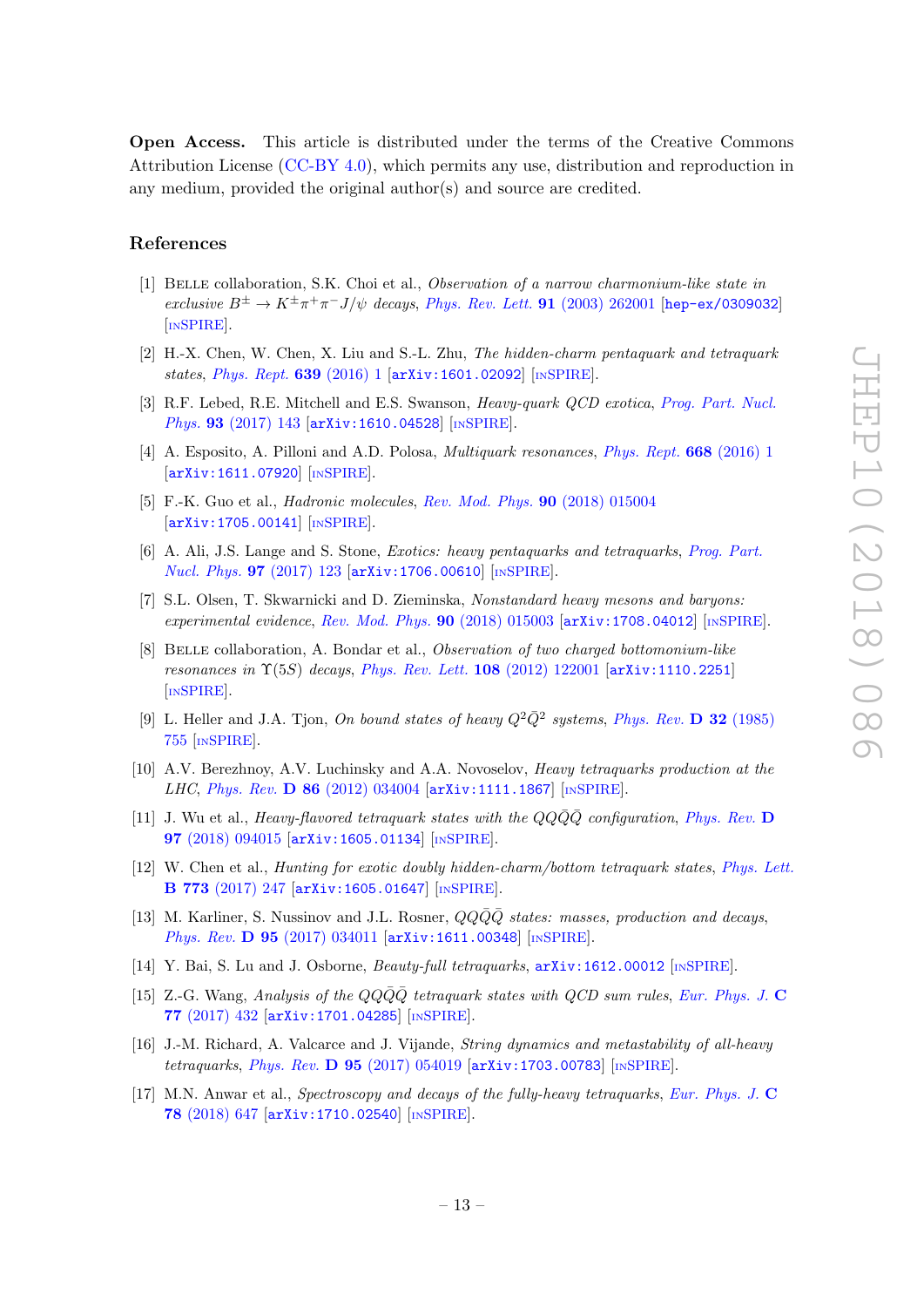- [18] R. Vega-Morales and R. Vega-Morales, *Golden probe of the di-*Υ threshold. [arXiv:1710.02738](https://arxiv.org/abs/1710.02738) [IN[SPIRE](https://inspirehep.net/search?p=find+EPRINT+arXiv:1710.02738)].
- <span id="page-14-0"></span>[19] W. Chen et al., *Doubly hidden-charm/bottom*  $QQ\bar{Q}Q\bar{Q}$  *tetraquark states*, talk given at the 6<sup>th</sup> International Conference on New Frontiers in Physics (ICNFP 2017), August 17-26, Kolymbari, Crete, Greece (2017),  $arXiv:1803.02522$  [IN[SPIRE](https://inspirehep.net/search?p=find+EPRINT+arXiv:1803.02522)].
- <span id="page-14-1"></span>[20] Particle Data Group collaboration, C. Patrignani et al., Review of particle physics, [Chin.](https://doi.org/10.1088/1674-1137/40/10/100001) Phys. **C 40** [\(2016\) 100001](https://doi.org/10.1088/1674-1137/40/10/100001) [IN[SPIRE](https://inspirehep.net/search?p=find+J+%22Chin.Phys.,C40,100001%22)].
- <span id="page-14-2"></span>[21] CMS collaboration, Observation of  $\Upsilon(1S)$  pair production in proton-proton collisions at  $\sqrt{s} = 8$  TeV, JHEP 05 [\(2017\) 013](https://doi.org/10.1007/JHEP05(2017)013) [[arXiv:1610.07095](https://arxiv.org/abs/1610.07095)] [IN[SPIRE](https://inspirehep.net/search?p=find+EPRINT+arXiv:1610.07095)].
- <span id="page-14-3"></span>[22] E. Eichten and Z. Liu, Would a deeply bound  $b\bar{b}b\bar{b}$  tetraquark meson be observed at the LHC?, [arXiv:1709.09605](https://arxiv.org/abs/1709.09605) [IN[SPIRE](https://inspirehep.net/search?p=find+EPRINT+arXiv:1709.09605)].
- <span id="page-14-4"></span>[23] C. Hughes, E. Eichten and C.T.H. Davies, Searching for beauty-fully bound tetraquarks using lattice nonrelativistic QCD, Phys. Rev.  $\bf{D}$  97 [\(2018\) 054505](https://doi.org/10.1103/PhysRevD.97.054505) [[arXiv:1710.03236](https://arxiv.org/abs/1710.03236)] [IN[SPIRE](https://inspirehep.net/search?p=find+EPRINT+arXiv:1710.03236)].
- <span id="page-14-5"></span>[24] LHCb collaboration, The LHCb detector at the LHC, 2008 JINST 3 [S08005](https://doi.org/10.1088/1748-0221/3/08/S08005) [IN[SPIRE](https://inspirehep.net/search?p=find+J+%22JINST,3,S08005%22)].
- <span id="page-14-6"></span>[25] LHCb collaboration, LHCb detector performance, [Int. J. Mod. Phys.](https://doi.org/10.1142/S0217751X15300227) A 30 (2015) 1530022 [[arXiv:1412.6352](https://arxiv.org/abs/1412.6352)] [IN[SPIRE](https://inspirehep.net/search?p=find+EPRINT+arXiv:1412.6352)].
- <span id="page-14-7"></span>[26] A.A. Alves Jr. et al., Performance of the LHCb muon system, 2013 JINST 8 [P02022](https://doi.org/10.1088/1748-0221/8/02/P02022) [[arXiv:1211.1346](https://arxiv.org/abs/1211.1346)] [IN[SPIRE](https://inspirehep.net/search?p=find+EPRINT+arXiv:1211.1346)].
- <span id="page-14-8"></span>[27] T. Sjöstrand, S. Mrenna and P.Z. Skands, A brief introduction to PYTHIA 8.1, [Comput.](https://doi.org/10.1016/j.cpc.2008.01.036) [Phys. Commun.](https://doi.org/10.1016/j.cpc.2008.01.036) 178 (2008) 852 [[arXiv:0710.3820](https://arxiv.org/abs/0710.3820)] [IN[SPIRE](https://inspirehep.net/search?p=find+EPRINT+arXiv:0710.3820)].
- <span id="page-14-9"></span>[28] T. Sjöstrand, S. Mrenna and P.Z. Skands,  $PYTHIA$  6.4 physics and manual, [JHEP](https://doi.org/10.1088/1126-6708/2006/05/026) 05 [\(2006\) 026](https://doi.org/10.1088/1126-6708/2006/05/026) [[hep-ph/0603175](https://arxiv.org/abs/hep-ph/0603175)] [IN[SPIRE](https://inspirehep.net/search?p=find+EPRINT+hep-ph/0603175)].
- <span id="page-14-10"></span>[29] I. Belyaev et al., Handling of the generation of primary events in Gauss, the LHCb simulation framework, [J. Phys. Conf. Ser.](https://doi.org/10.1088/1742-6596/331/3/032047)  $331$  (2011) 032047 [IN[SPIRE](https://inspirehep.net/search?p=find+J+%22J.Phys.Conf.Ser.,331,032047%22)].
- <span id="page-14-11"></span>[30] D.J. Lange, The EvtGen particle decay simulation package, [Nucl. Instrum. Meth.](https://doi.org/10.1016/S0168-9002(01)00089-4) A 462 [\(2001\) 152](https://doi.org/10.1016/S0168-9002(01)00089-4) [IN[SPIRE](https://inspirehep.net/search?p=find+J+%22Nucl.Instrum.Meth.,A462,152%22)].
- <span id="page-14-12"></span>[31] P. Golonka and Z. Was, PHOTOS Monte Carlo: a precision tool for QED corrections in Z and W decays, [Eur. Phys. J.](https://doi.org/10.1140/epjc/s2005-02396-4)  $C$  45 (2006) 97 [[hep-ph/0506026](https://arxiv.org/abs/hep-ph/0506026)] [IN[SPIRE](https://inspirehep.net/search?p=find+EPRINT+hep-ph/0506026)].
- <span id="page-14-13"></span>[32] GEANT4 collaboration, J. Allison et al., *GEANT4 developments and applications*, *[IEEE](https://doi.org/10.1109/TNS.2006.869826)* [Trans. Nucl. Sci.](https://doi.org/10.1109/TNS.2006.869826) 53 (2006) 270.
- <span id="page-14-14"></span>[33] GEANT4 collaboration, S. Agostinelli et al., *GEANT4: a Simulation toolkit, [Nucl. Instrum.](https://doi.org/10.1016/S0168-9002(03)01368-8)* Meth. A 506 [\(2003\) 250](https://doi.org/10.1016/S0168-9002(03)01368-8) [IN[SPIRE](https://inspirehep.net/search?p=find+J+%22Nucl.Instrum.Meth.,A506,250%22)].
- <span id="page-14-15"></span>[34] M. Clemencic et al., The LHCb simulation application, gauss: design, evolution and experience, [J. Phys. Conf. Ser.](https://doi.org/10.1088/1742-6596/331/3/032023)  $331$  (2011) 032023 [IN[SPIRE](https://inspirehep.net/search?p=find+J+%22J.Phys.Conf.Ser.,331,032023%22)].
- <span id="page-14-16"></span>[35] R. Aaij et al., The LHCb trigger and its performance in 2011, 2013 JINST 8 [P04022](https://doi.org/10.1088/1748-0221/8/04/P04022) [[arXiv:1211.3055](https://arxiv.org/abs/1211.3055)] [IN[SPIRE](https://inspirehep.net/search?p=find+EPRINT+arXiv:1211.3055)].
- <span id="page-14-17"></span>[36] T. Skwarnicki, A study of the radiative cascade transitions between the Y' and Y resonances, Ph.D. thesis, Institute of Nuclear Physics, Krakow, Poland (1986), [DESY-F31-86-02.](http://inspirehep.net/record/230779/)
- <span id="page-14-18"></span>[37] LHCb collaboration, Measurement of the  $B_s^0 \to \mu^+ \mu^-$  branching fraction and effective lifetime and search for  $B^0 \to \mu^+\mu^-$  decays, [Phys. Rev. Lett.](https://doi.org/10.1103/PhysRevLett.118.191801) 118 (2017) 191801 [[arXiv:1703.05747](https://arxiv.org/abs/1703.05747)] [IN[SPIRE](https://inspirehep.net/search?p=find+EPRINT+arXiv:1703.05747)].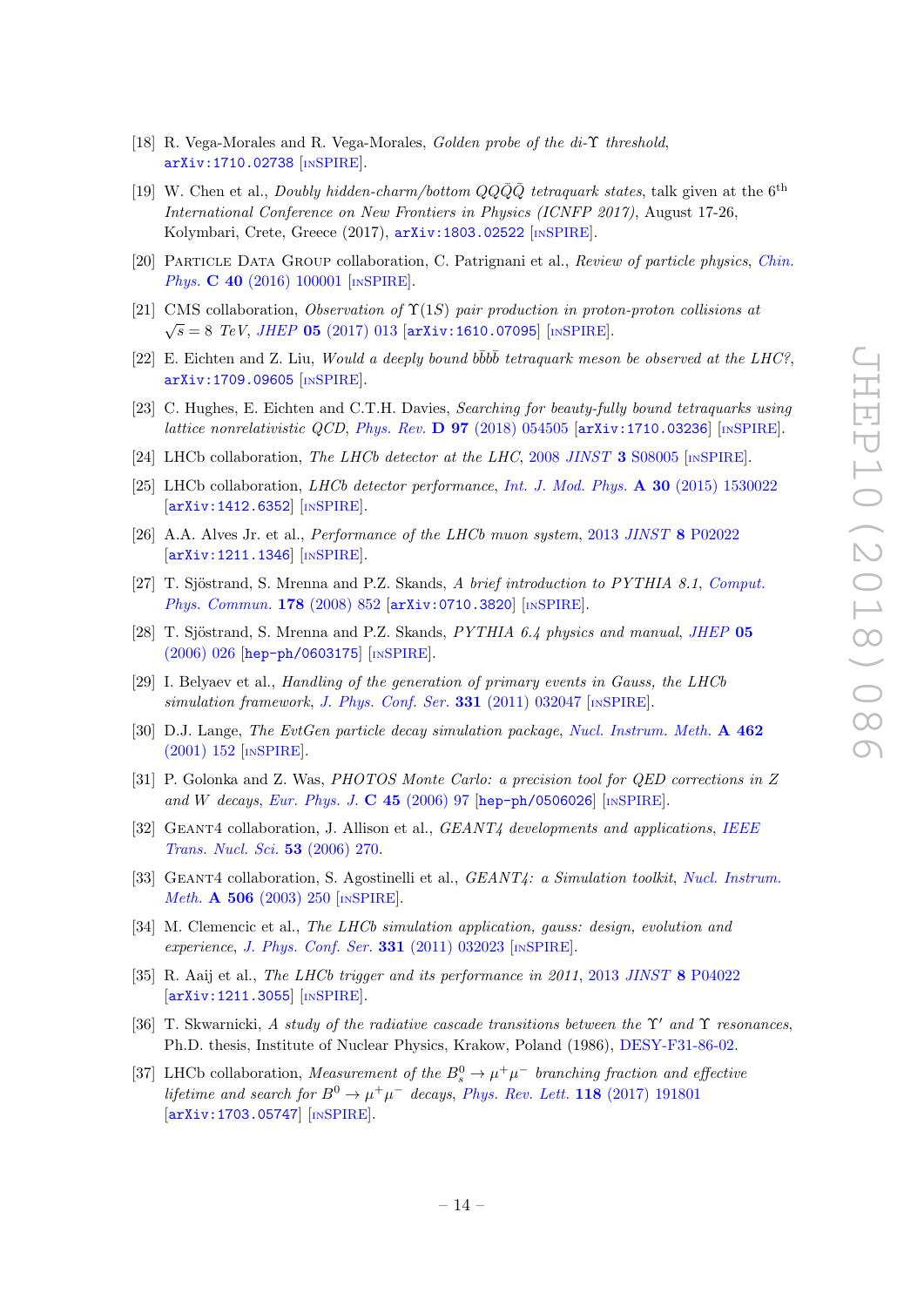- <span id="page-15-0"></span>[38] LHCb collaboration, Forward production of  $\Upsilon$  mesons in pp collisions at  $\sqrt{s} = 7$  and 8 TeV, JHEP 11 [\(2015\) 103](https://doi.org/10.1007/JHEP11(2015)103) [[arXiv:1509.02372](https://arxiv.org/abs/1509.02372)] [IN[SPIRE](https://inspirehep.net/search?p=find+EPRINT+arXiv:1509.02372)].
- <span id="page-15-1"></span>[39] LHCb collaboration, *Measurement of*  $\Upsilon$  *production in pp collisions at*  $\sqrt{s} = 13 \text{ TeV}$ , *JHEF* 07 [\(2018\) 134](https://doi.org/10.1007/JHEP07(2018)134) [[arXiv:1804.09214](https://arxiv.org/abs/1804.09214)] [IN[SPIRE](https://inspirehep.net/search?p=find+EPRINT+arXiv:1804.09214)].
- <span id="page-15-2"></span>[40] LHCb collaboration, *Measurement of the*  $\Upsilon$  *polarizations in pp collisions at*  $\sqrt{s} = 7$  *and* 8 TeV, JHEP 12 [\(2017\) 110](https://doi.org/10.1007/JHEP12(2017)110) [[arXiv:1709.01301](https://arxiv.org/abs/1709.01301)] [IN[SPIRE](https://inspirehep.net/search?p=find+EPRINT+arXiv:1709.01301)].
- <span id="page-15-3"></span>[41] LHCb collaboration, Framework TDR for the LHCb upgrade: technical design report, [CERN-LHCC-2012-007](http://cds.cern.ch/record/1443882) (2012).
- [42] LHCb collaboration, Expression of interest for a Phase-II LHCb upgrade: opportunities in flavour physics and beyond, in the HL-LHC era, [CERN-LHCC-2017-003](http://cds.cern.ch/record/2244311) (2017).
- <span id="page-15-4"></span>[43] LHCb collaboration, *Physics case for an LHCb Upgrade II — Opportunities in flavour* physics, and beyond, in the HL-LHC era, [arXiv:1808.08865](https://arxiv.org/abs/1808.08865) [\[LHCB-PUB-2018-009\]](https://cds.cern.ch/record/2636441).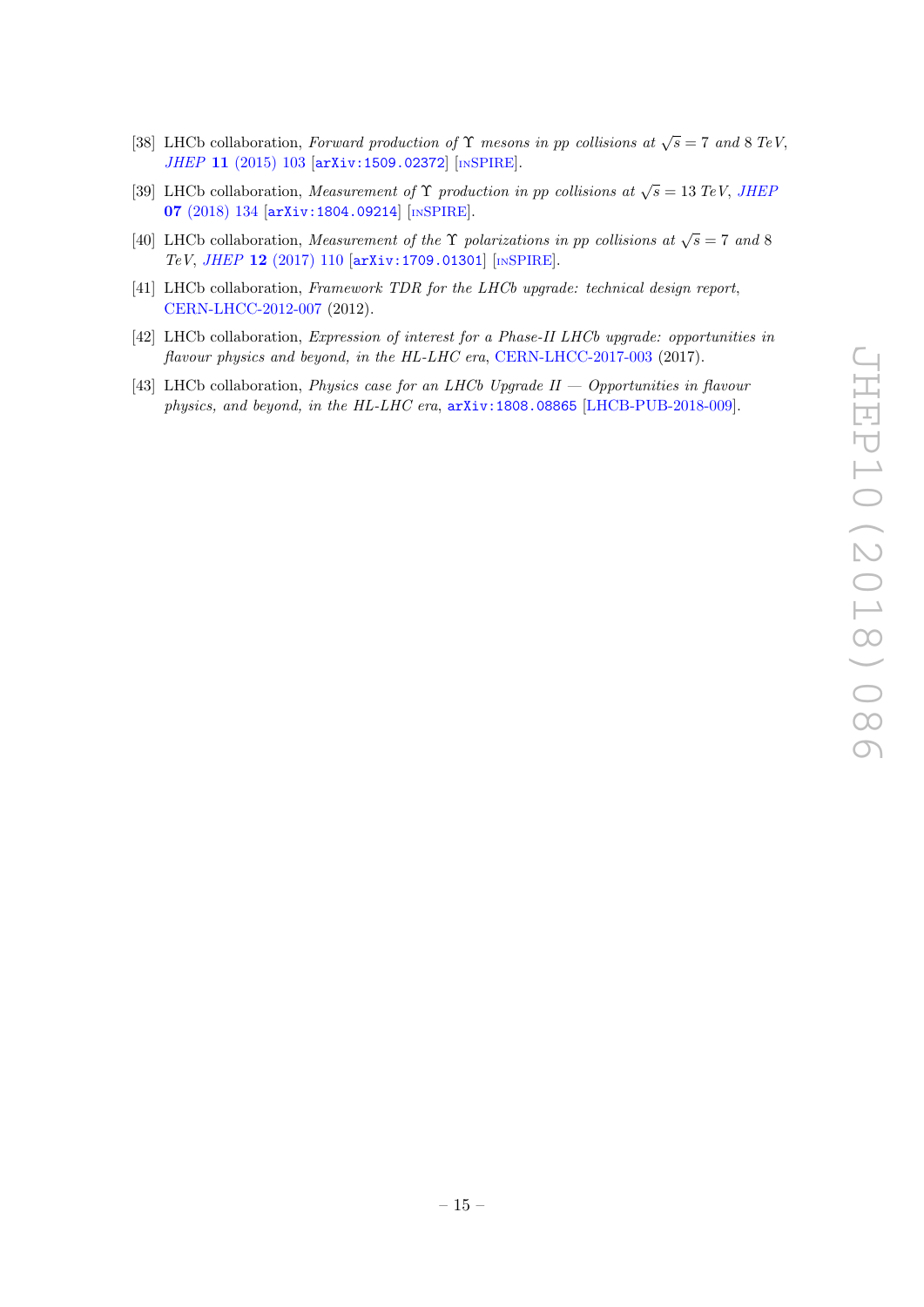# The LHCb collaboration

<span id="page-16-0"></span>R. Aaij<sup>27</sup>, B. Adeva<sup>41</sup>, M. Adinolfi<sup>48</sup>, C.A. Aidala<sup>73</sup>, Z. Ajaltouni<sup>5</sup>, S. Akar<sup>59</sup>, P. Albicocco<sup>18</sup>, J. Albrecht<sup>10</sup>, F. Alessio<sup>42</sup>, M. Alexander<sup>53</sup>, A. Alfonso Albero<sup>40</sup>, S. Ali<sup>27</sup>, G. Alkhazov<sup>33</sup>, P. Alvarez Cartelle<sup>55</sup>, A.A. Alves Jr<sup>41</sup>, S. Amato<sup>2</sup>, S. Amerio<sup>23</sup>, Y. Amhis<sup>7</sup>, L. An<sup>3</sup>, L. Anderlini<sup>17</sup>, G. Andreassi<sup>43</sup>, M. Andreotti<sup>16,g</sup>, J.E. Andrews<sup>60</sup>, R.B. Appleby<sup>56</sup>, F. Archilli<sup>27</sup>, P. d'Argent<sup>12</sup>, J. Arnau Romeu<sup>6</sup>, A. Artamonov<sup>39</sup>, M. Artuso<sup>61</sup>, K. Arzymatov<sup>37</sup>, E. Aslanides<sup>6</sup>, M. Atzeni<sup>44</sup>, B. Audurier<sup>22</sup>, S. Bachmann<sup>12</sup>, J.J. Back<sup>50</sup>, S. Baker<sup>55</sup>, V. Balagura<sup>7,b</sup>, W. Baldini<sup>16</sup>, A. Baranov<sup>37</sup>, R.J. Barlow<sup>56</sup>, S. Barsuk<sup>7</sup>, W. Barter<sup>56</sup>, F. Baryshnikov<sup>70</sup>, V. Batozskaya<sup>31</sup>, B. Batsukh<sup>61</sup>, V. Battista<sup>43</sup>, A. Bay<sup>43</sup>, J. Beddow<sup>53</sup>, F. Bedeschi<sup>24</sup>, I. Bediaga<sup>1</sup>, A. Beiter<sup>61</sup>, L.J. Bel<sup>27</sup>, S. Belin<sup>22</sup>, N. Beliy<sup>63</sup>, V. Bellee<sup>43</sup>, N. Belloli<sup>20,*i*</sup>, K. Belous<sup>39</sup>, I. Belyaev<sup>34,42</sup>, E. Ben-Haim<sup>8</sup>, G. Bencivenni<sup>18</sup>, S. Benson<sup>27</sup>, S. Beranek<sup>9</sup>, A. Berezhnoy<sup>35</sup>, R. Bernet<sup>44</sup>, D. Berninghoff<sup>12</sup>, E. Bertholet<sup>8</sup>, A. Bertolin<sup>23</sup>, C. Betancourt<sup>44</sup>, F. Betti<sup>15,42</sup>, M.O. Bettler<sup>49</sup>, M. van Beuzekom<sup>27</sup>, Ia. Bezshyiko<sup>44</sup>, S. Bhasin<sup>48</sup>, J. Bhom<sup>29</sup>, S. Bifani<sup>47</sup>, P. Billoir<sup>8</sup>, A. Birnkraut<sup>10</sup>, A. Bizzeti<sup>17,*u*</sup>, M. Bjørn<sup>57</sup>, M.P. Blago<sup>42</sup>, T. Blake<sup>50</sup>, F. Blanc<sup>43</sup>, S. Blusk<sup>61</sup>, D. Bobulska<sup>53</sup>, V. Bocci<sup>26</sup>, O. Boente Garcia<sup>41</sup>, T. Boettcher<sup>58</sup>, A. Bondar<sup>38,*w*</sup>, N. Bondar<sup>33</sup>, S. Borghi<sup>56,42</sup>, M. Borisyak<sup>37</sup>, M. Borsato<sup>41</sup>, F. Bossu<sup>7</sup>, M. Boubdir<sup>9</sup>, T.J.V. Bowcock<sup>54</sup>, C. Bozzi<sup>16,42</sup>, S. Braun<sup>12</sup>, M. Brodski<sup>42</sup>, J. Brodzicka<sup>29</sup>, A. Brossa Gonzalo<sup>50</sup>, D. Brundu<sup>22</sup>, E. Buchanan<sup>48</sup>, A. Buonaura<sup>44</sup>, C. Burr<sup>56</sup>, A. Bursche<sup>22</sup>, J. Buytaert<sup>42</sup>, W. Byczynski<sup>42</sup>, S. Cadeddu<sup>22</sup>, H. Cai<sup>64</sup>, R. Calabrese<sup>16,g</sup>, R. Calladine<sup>47</sup>, M. Calvi<sup>20,i</sup>, M. Calvo Gomez<sup>40,m</sup>, A. Camboni<sup>40,m</sup>, P. Campana<sup>18</sup>, D.H. Campora Perez<sup>42</sup>, L. Capriotti<sup>56</sup>, A. Carbone<sup>15,e</sup>, G. Carboni<sup>25</sup>, R. Cardinale<sup>19,h</sup>, A. Cardini<sup>22</sup>, P. Carniti<sup>20,i</sup>, L. Carson<sup>52</sup>, K. Carvalho Akiba<sup>2</sup>, G. Casse<sup>54</sup>, L. Cassina<sup>20</sup>, M. Cattaneo<sup>42</sup>, G. Cavallero<sup>19,h</sup>, R. Cenci<sup>24,p</sup>, D. Chamont<sup>7</sup>, M.G. Chapman<sup>48</sup>, M. Charles<sup>8</sup>, Ph. Charpentier<sup>42</sup>, G. Chatzikonstantinidis<sup>47</sup>, M. Chefdeville<sup>4</sup>, V. Chekalina<sup>37</sup>, C. Chen<sup>3</sup>, S. Chen<sup>22</sup>, S.-G. Chitic<sup>42</sup>, V. Chobanova<sup>41</sup>, M. Chrzaszcz<sup>42</sup>, A. Chubykin<sup>33</sup>, P. Ciambrone<sup>18</sup>, X. Cid Vidal<sup>41</sup>, G. Ciezarek<sup>42</sup>, P.E.L. Clarke<sup>52</sup>, M. Clemencic<sup>42</sup>, H.V. Cliff<sup>49</sup>, J. Closier<sup>42</sup>, V. Coco<sup>42</sup>, J.A.B. Coelho<sup>7</sup>, J. Cogan<sup>6</sup>, E. Cogneras<sup>5</sup>, L. Cojocariu<sup>32</sup>, P. Collins<sup>42</sup>, T. Colombo<sup>42</sup>, A. Comerma-Montells<sup>12</sup>, A. Contu<sup>22</sup>, G. Coombs<sup>42</sup>, S. Coquereau<sup>40</sup>, G. Corti<sup>42</sup>, M. Corvo<sup>16,g</sup>, C.M. Costa Sobral<sup>50</sup>, B. Couturier<sup>42</sup>, G.A. Cowan<sup>52</sup>, D.C. Craik<sup>58</sup>, A. Crocombe<sup>50</sup>, M. Cruz Torres<sup>1</sup>, R. Currie<sup>52</sup>, C. D'Ambrosio<sup>42</sup>, F. Da Cunha Marinho<sup>2</sup>, C.L. Da Silva<sup>74</sup>, E. Dall'Occo<sup>27</sup>, J. Dalseno<sup>48</sup>, A. Danilina<sup>34</sup>, A. Davis<sup>3</sup>, O. De Aguiar Francisco<sup>42</sup>, K. De Bruyn<sup>42</sup>, S. De Capua<sup>56</sup>, M. De Cian<sup>43</sup>, J.M. De Miranda<sup>1</sup>, L. De Paula<sup>2</sup>, M. De Serio<sup>14,d</sup>, P. De Simone<sup>18</sup>, C.T. Dean<sup>53</sup>, D. Decamp<sup>4</sup>, L. Del Buono<sup>8</sup>, B. Delaney<sup>49</sup>, H.-P. Dembinski<sup>11</sup>, M. Demmer<sup>10</sup>, A. Dendek<sup>30</sup>, D. Derkach<sup>37</sup>, O. Deschamps<sup>5</sup>, F. Desse<sup>7</sup>, F. Dettori<sup>54</sup>, B. Dey<sup>65</sup>, A. Di Canto<sup>42</sup>, P. Di Nezza<sup>18</sup>, S. Didenko<sup>70</sup>, H. Dijkstra<sup>42</sup>, F. Dordei<sup>42</sup>, M. Dorigo<sup>42, y</sup>, A. Dosil Suárez<sup>41</sup>, L. Douglas<sup>53</sup>, A. Dovbnya<sup>45</sup>, K. Dreimanis<sup>54</sup>, L. Dufour<sup>27</sup>, G. Dujany<sup>8</sup>, P. Durante<sup>42</sup>, J.M. Durham<sup>74</sup>, D. Dutta<sup>56</sup>, R. Dzhelyadin<sup>39</sup>, M. Dziewiecki<sup>12</sup>, A. Dziurda<sup>29</sup>, A. Dzyuba<sup>33</sup>, S. Easo<sup>51</sup>, U. Egede<sup>55</sup>, V. Egorychev<sup>34</sup>, S. Eidelman<sup>38,*w*</sup>, S. Eisenhardt<sup>52</sup>, U. Eitschberger<sup>10</sup>, R. Ekelhof<sup>10</sup>, L. Eklund<sup>53</sup>, S. Ely<sup>61</sup>, A. Ene<sup>32</sup>, S. Escher<sup>9</sup>, S. Esen<sup>27</sup>, T. Evans<sup>59</sup>, A. Falabella<sup>15</sup>, N. Farley<sup>47</sup>, S. Farry<sup>54</sup>, D. Fazzini<sup>20,42,*i*</sup>, L. Federici<sup>25</sup>, P. Fernandez Declara<sup>42</sup>, A. Fernandez Prieto<sup>41</sup>, F. Ferrari<sup>15</sup>, L. Ferreira Lopes<sup>43</sup>, F. Ferreira Rodrigues<sup>2</sup>, M. Ferro-Luzzi<sup>42</sup>, S. Filippov<sup>36</sup>, R.A. Fini<sup>14</sup>, M. Fiorini<sup>16,9</sup>, M. Firlej<sup>30</sup>, C. Fitzpatrick<sup>43</sup>, T. Fiutowski<sup>30</sup>, F. Fleuret<sup>7,b</sup>, M. Fontana<sup>22,42</sup>, F. Fontanelli<sup>19,h</sup>, R. Forty<sup>42</sup>, V. Franco Lima<sup>54</sup>, M. Frank<sup>42</sup>, C. Frei<sup>42</sup>, J. Fu<sup>21,q</sup>, W. Funk<sup>42</sup>, C. Färber<sup>42</sup>, M. Féo Pereira Rivello Carvalho<sup>27</sup>, E. Gabriel<sup>52</sup>, A. Gallas Torreira<sup>41</sup>, D. Galli<sup>15,e</sup>, S. Gallorini<sup>23</sup>, S. Gambetta<sup>52</sup>, Y. Gan<sup>3</sup>, M. Gandelman<sup>2</sup>, P. Gandini<sup>21</sup>, Y. Gao<sup>3</sup>, L.M. Garcia Martin<sup>72</sup>, B. Garcia Plana<sup>41</sup>, J. García Pardiñas<sup>44</sup>, J. Garra Tico<sup>49</sup>, L. Garrido<sup>40</sup>,

D. Gascon<sup>40</sup>, C. Gaspar<sup>42</sup>, L. Gavardi<sup>10</sup>, G. Gazzoni<sup>5</sup>, D. Gerick<sup>12</sup>, E. Gersabeck<sup>56</sup>,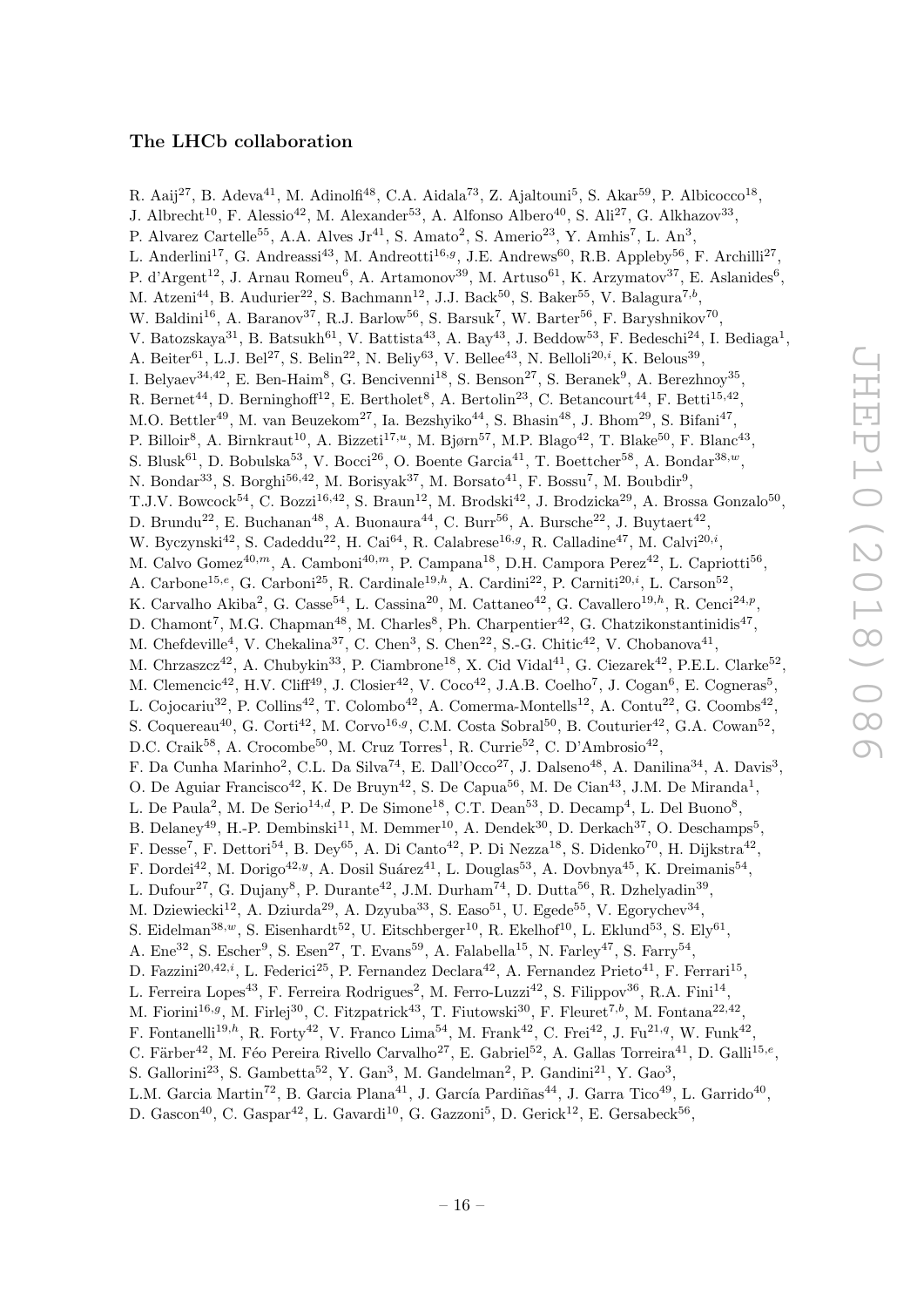M. Gersabeck<sup>56</sup>, T. Gershon<sup>50</sup>, D. Gerstel<sup>6</sup>, Ph. Ghez<sup>4</sup>, S. Gianì<sup>43</sup>, V. Gibson<sup>49</sup>, O.G. Girard<sup>43</sup>, L. Giubega<sup>32</sup>, K. Gizdov<sup>52</sup>, V.V. Gligorov<sup>8</sup>, D. Golubkov<sup>34</sup>, A. Golutvin<sup>55,70</sup>, A. Gomes<sup>1,a</sup>, I.V. Gorelov<sup>35</sup>, C. Gotti<sup>20,*i*</sup>, E. Govorkova<sup>27</sup>, J.P. Grabowski<sup>12</sup>, R. Graciani Diaz<sup>40</sup>, L.A. Granado Cardoso<sup>42</sup>, E. Graugés<sup>40</sup>, E. Graverini<sup>44</sup>, G. Graziani<sup>17</sup>, A. Grecu<sup>32</sup>, R. Greim<sup>27</sup>, P. Griffith<sup>22</sup>, L. Grillo<sup>56</sup>, L. Gruber<sup>42</sup>, B.R. Gruberg Cazon<sup>57</sup>, O. Grünberg<sup>67</sup>, C. Gu<sup>3</sup>, E. Gushchin<sup>36</sup>, Yu. Guz<sup>39,42</sup>, T. Gys<sup>42</sup>, C. Göbel<sup>62</sup>, T. Hadavizadeh<sup>57</sup>, C. Hadjivasiliou<sup>5</sup>, G. Haefeli<sup>43</sup>, C. Haen<sup>42</sup>, S.C. Haines<sup>49</sup>, B. Hamilton<sup>60</sup>, X. Han<sup>12</sup>, T.H. Hancock<sup>57</sup>, S. Hansmann-Menzemer<sup>12</sup>, N. Harnew<sup>57</sup>, S.T. Harnew<sup>48</sup>, T. Harrison<sup>54</sup>, C. Hasse<sup>42</sup>, M. Hatch<sup>42</sup>, J. He<sup>63</sup>, M. Hecker<sup>55</sup>, K. Heinicke<sup>10</sup>, A. Heister<sup>10</sup>, K. Hennessy<sup>54</sup>, L. Henry<sup>72</sup>, E. van Herwijnen<sup>42</sup>, M. He $6^{67}$ , A. Hicheur<sup>2</sup>, R. Hidalgo Charman<sup>56</sup>, D. Hill<sup>57</sup>, M. Hilton<sup>56</sup>, P.H. Hopchev<sup>43</sup>, W. Hu<sup>65</sup>, W. Huang<sup>63</sup>, Z.C. Huard<sup>59</sup>, W. Hulsbergen<sup>27</sup>, T. Humair<sup>55</sup>, M. Hushchyn<sup>37</sup>, D. Hutchcroft<sup>54</sup>, D. Hynds<sup>27</sup>, P. Ibis<sup>10</sup>, M. Idzik<sup>30</sup>, P. Ilten<sup>47</sup>, K. Ivshin<sup>33</sup>, R. Jacobsson<sup>42</sup>, J. Jalocha<sup>57</sup>, E. Jans<sup>27</sup>, A. Jawahery<sup>60</sup>, F. Jiang<sup>3</sup>, M. John<sup>57</sup>, D. Johnson<sup>42</sup>, C.R. Jones<sup>49</sup>, C. Joram<sup>42</sup>, B. Jost<sup>42</sup>, N. Jurik<sup>57</sup>, S. Kandybei<sup>45</sup>, M. Karacson<sup>42</sup>, J.M. Kariuki<sup>48</sup>, S. Karodia<sup>53</sup>, N. Kazeev<sup>37</sup>, M. Kecke<sup>12</sup>, F. Keizer<sup>49</sup>, M. Kelsey<sup>61</sup>, M. Kenzie<sup>49</sup>, T. Ketel<sup>28</sup>, E. Khairullin<sup>37</sup>, B. Khanji<sup>12</sup>, C. Khurewathanakul<sup>43</sup>, K.E. Kim<sup>61</sup>, T. Kirn<sup>9</sup>, S. Klaver<sup>18</sup>, K. Klimaszewski<sup>31</sup>, T. Klimkovich<sup>11</sup>, S. Koliiev<sup>46</sup>, M. Kolpin<sup>12</sup>, R. Kopecna<sup>12</sup>, P. Koppenburg<sup>27</sup>, I. Kostiuk<sup>27</sup>, S. Kotriakhova<sup>33</sup>, M. Kozeiha<sup>5</sup>, L. Kravchuk<sup>36</sup>, M. Kreps<sup>50</sup>, F. Kress<sup>55</sup>, P. Krokovny<sup>38,*w*</sup>, W. Krupa<sup>30</sup>, W. Krzemien<sup>31</sup>, W. Kucewicz<sup>29,*l*</sup>, M. Kucharczyk<sup>29</sup>, V. Kudryavtsev<sup>38,*w*</sup>, A.K. Kuonen<sup>43</sup>, T. Kvaratskheliya<sup>34,42</sup>, D. Lacarrere<sup>42</sup>, G. Lafferty<sup>56</sup>, A. Lai<sup>22</sup>, D. Lancierini<sup>44</sup>, G. Lanfranchi<sup>18</sup>, C. Langenbruch<sup>9</sup>, T. Latham<sup>50</sup>, C. Lazzeroni<sup>47</sup>, R. Le Gac<sup>6</sup>, A. Leflat<sup>35</sup>, J. Lefrançois<sup>7</sup>, R. Lefèvre<sup>5</sup>, F. Lemaitre<sup>42</sup>, O. Leroy<sup>6</sup>, T. Lesiak<sup>29</sup>, B. Leverington<sup>12</sup>, P.-R. Li<sup>63</sup>, T. Li<sup>3</sup>, Z. Li<sup>61</sup>, X. Liang<sup>61</sup>, T. Likhomanenko<sup>69</sup>, R. Lindner<sup>42</sup>, F. Lionetto<sup>44</sup>, V. Lisovskyi<sup>7</sup>, X. Liu<sup>3</sup>, D. Loh<sup>50</sup>, A. Loi<sup>22</sup>, I. Longstaff<sup>53</sup>, J.H. Lopes<sup>2</sup>, G.H. Lovell<sup>49</sup>, D. Lucchesi<sup>23,0</sup>, M. Lucio Martinez<sup>41</sup>, A. Lupato<sup>23</sup>, E. Luppi<sup>16,g</sup>, O. Lupton<sup>42</sup>, A. Lusiani<sup>24</sup>, X. Lyu<sup>63</sup>, F. Machefert<sup>7</sup>, F. Maciuc<sup>32</sup>, V. Macko<sup>43</sup>, P. Mackowiak<sup>10</sup>, S. Maddrell-Mander<sup>48</sup>, O. Maev<sup>33,42</sup>, K. Maguire<sup>56</sup>, D. Maisuzenko<sup>33</sup>, M.W. Majewski<sup>30</sup>, S. Malde<sup>57</sup>, B. Malecki<sup>29</sup>, A. Malinin<sup>69</sup>, T. Maltsev<sup>38,*w*</sup>, G. Manca<sup>22,f</sup>, G. Mancinelli<sup>6</sup>, D. Marangotto<sup>21,q</sup>, J. Maratas<sup>5,v</sup>, J.F. Marchand<sup>4</sup>, U. Marconi<sup>15</sup>, C. Marin Benito<sup>7</sup>, M. Marinangeli<sup>43</sup>, P. Marino<sup>43</sup>, J. Marks<sup>12</sup>, P.J. Marshall<sup>54</sup>, G. Martellotti<sup>26</sup>, M. Martin<sup>6</sup>, M. Martinelli<sup>42</sup>, D. Martinez Santos<sup>41</sup>, F. Martinez Vidal<sup>72</sup>, A. Massafferri<sup>1</sup>, M. Materok<sup>9</sup>, R. Matev<sup>42</sup>, A. Mathad<sup>50</sup>, Z. Mathe<sup>42</sup>, C. Matteuzzi<sup>20</sup>, A. Mauri<sup>44</sup>, E. Maurice<sup>7,b</sup>, B. Maurin<sup>43</sup>, A. Mazurov<sup>47</sup>, M. McCann<sup>55,42</sup>, A. McNab<sup>56</sup>, R. McNulty<sup>13</sup>, J.V. Mead<sup>54</sup>, B. Meadows<sup>59</sup>, C. Meaux<sup>6</sup>, F. Meier<sup>10</sup>, N. Meinert<sup>67</sup>, D. Melnychuk<sup>31</sup>, M. Merk<sup>27</sup>, A. Merli<sup>21,q</sup>, E. Michielin<sup>23</sup>, D.A. Milanes<sup>66</sup>, E. Millard<sup>50</sup>, M.-N. Minard<sup>4</sup>, L. Minzoni<sup>16,9</sup>, D.S. Mitzel<sup>12</sup>, A. Mogini<sup>8</sup>, J. Molina Rodriguez<sup>1,2</sup>, T. Mombächer<sup>10</sup>, I.A. Monroy<sup>66</sup>, S. Monteil<sup>5</sup>, M. Morandin<sup>23</sup>, G. Morello<sup>18</sup>, M.J. Morello<sup>24,t</sup>, O. Morgunova<sup>69</sup>, J. Moron<sup>30</sup>, A.B. Morris<sup>6</sup>, R. Mountain<sup>61</sup>, F. Muheim<sup>52</sup>, M. Mulder<sup>27</sup>, C.H. Murphy<sup>57</sup>, D. Murray<sup>56</sup>, A. Mödden <sup>10</sup>, D. Müller<sup>42</sup>, J. Müller<sup>10</sup>, K. Müller<sup>44</sup>, V. Müller<sup>10</sup>, P. Naik<sup>48</sup>, T. Nakada<sup>43</sup>, R. Nandakumar<sup>51</sup>, A. Nandi<sup>57</sup>, T. Nanut<sup>43</sup>, I. Nasteva<sup>2</sup>, M. Needham<sup>52</sup>, N. Neri<sup>21</sup>, S. Neubert<sup>12</sup>, N. Neufeld<sup>42</sup>, M. Neuner<sup>12</sup>, T.D. Nguyen<sup>43</sup>, C. Nguyen-Mau<sup>43,n</sup>, S. Nieswand<sup>9</sup>, R. Niet<sup>10</sup>, N. Nikitin<sup>35</sup>, A. Nogay<sup>69</sup>, N.S. Nolte<sup>42</sup>, D.P. O'Hanlon<sup>15</sup>, A. Oblakowska-Mucha<sup>30</sup>, V. Obraztsov<sup>39</sup>, S. Ogilvy<sup>18</sup>, R. Oldeman<sup>22, f</sup>, C.J.G. Onderwater<sup>68</sup>, A. Ossowska<sup>29</sup>, J.M. Otalora Goicochea<sup>2</sup>, P. Owen<sup>44</sup>, A. Oyanguren<sup>72</sup>, P.R. Pais<sup>43</sup>, T. Pajero<sup>24,t</sup>, A. Palano<sup>14</sup>, M. Palutan<sup>18,42</sup>, G. Panshin<sup>71</sup>, A. Papanestis<sup>51</sup>, M. Pappagallo<sup>52</sup>, L.L. Pappalardo<sup>16,g</sup>, W. Parker<sup>60</sup>, C. Parkes<sup>56</sup>, G. Passaleva<sup>17,42</sup>, A. Pastore<sup>14</sup>, M. Patel<sup>55</sup>, C. Patrignani<sup>15,e</sup>, A. Pearce<sup>42</sup>, A. Pellegrino<sup>27</sup>, G. Penso<sup>26</sup>, M. Pepe Altarelli<sup>42</sup>, S. Perazzini<sup>42</sup>, D. Pereima<sup>34</sup>, P. Perret<sup>5</sup>, L. Pescatore<sup>43</sup>, K. Petridis<sup>48</sup>, A. Petrolini<sup>19,h</sup>,

- A. Petrov<sup>69</sup>, S. Petrucci<sup>52</sup>, M. Petruzzo<sup>21,q</sup>, B. Pietrzyk<sup>4</sup>, G. Pietrzyk<sup>43</sup>, M. Pikies<sup>29</sup>, M. Pili<sup>57</sup>,
- D. Pinci<sup>26</sup>, J. Pinzino<sup>42</sup>, F. Pisani<sup>42</sup>, A. Piucci<sup>12</sup>, V. Placinta<sup>32</sup>, S. Playfer<sup>52</sup>, J. Plews<sup>47</sup>,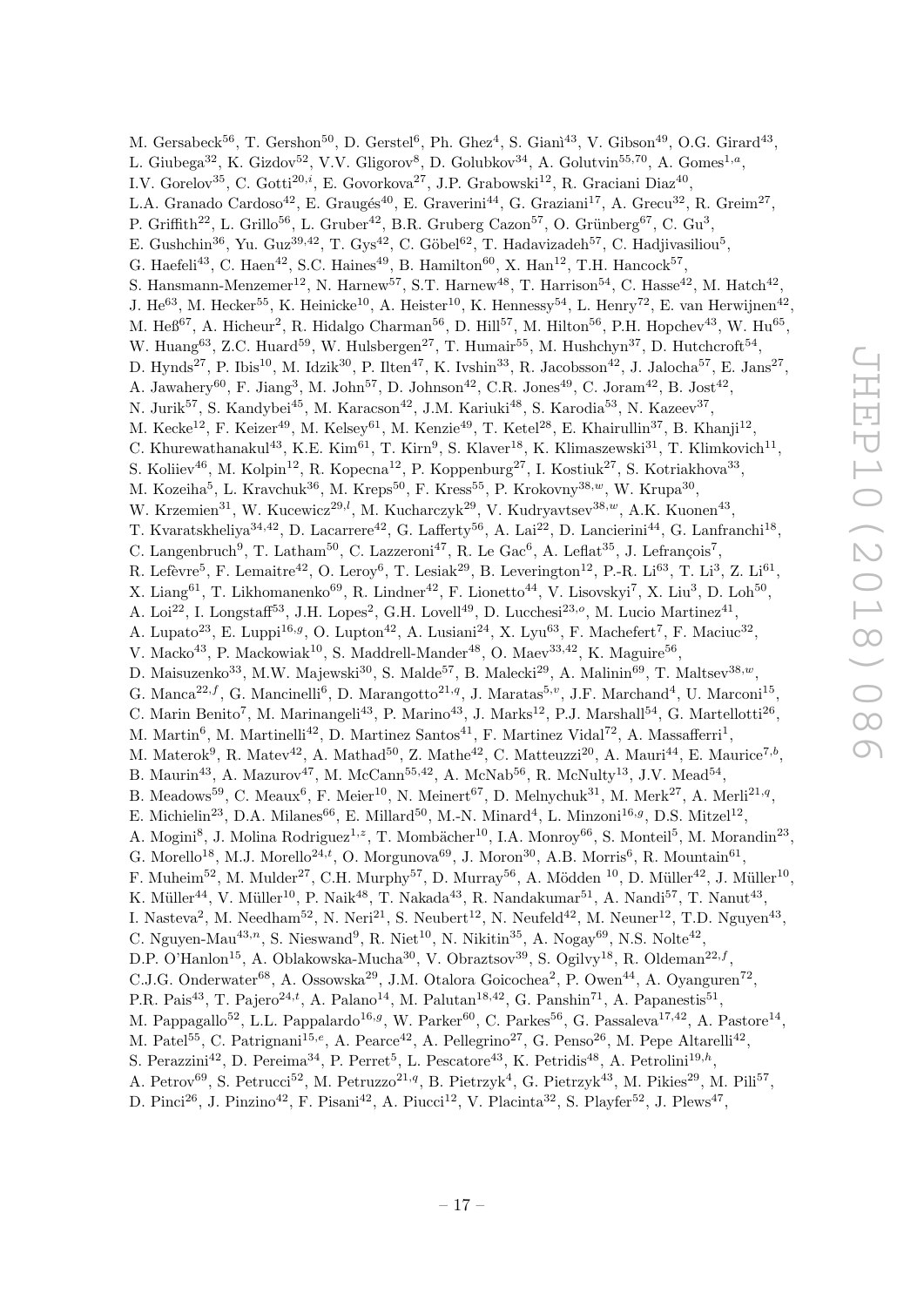M. Plo Casasus<sup>41</sup>, F. Polci<sup>8</sup>, M. Poli Lener<sup>18</sup>, A. Poluektov<sup>50</sup>, N. Polukhina<sup>70,c</sup>, I. Polyakov<sup>61</sup>, E. Polycarpo<sup>2</sup>, G.J. Pomery<sup>48</sup>, S. Ponce<sup>42</sup>, A. Popov<sup>39</sup>, D. Popov<sup>47,11</sup>, S. Poslavskii<sup>39</sup>, C. Potterat<sup>2</sup>, E. Price<sup>48</sup>, J. Prisciandaro<sup>41</sup>, C. Prouve<sup>48</sup>, V. Pugatch<sup>46</sup>, A. Puig Navarro<sup>44</sup>, H. Pullen<sup>57</sup>, G. Punzi<sup>24,p</sup>, W. Qian<sup>63</sup>, J. Qin<sup>63</sup>, R. Quagliani<sup>8</sup>, B. Quintana<sup>5</sup>, B. Rachwal<sup>30</sup>, J.H. Rademacker<sup>48</sup>, M. Rama<sup>24</sup>, M. Ramos Pernas<sup>41</sup>, M.S. Rangel<sup>2</sup>, F. Ratnikov<sup>37,x</sup>, G. Raven<sup>28</sup>, M. Ravonel Salzgeber<sup>42</sup>, M. Reboud<sup>4</sup>, F. Redi<sup>43</sup>, S. Reichert<sup>10</sup>, A.C. dos Reis<sup>1</sup>, F. Reiss<sup>8</sup>, C. Remon Alepuz<sup>72</sup>, Z. Ren<sup>3</sup>, V. Renaudin<sup>7</sup>, S. Ricciardi<sup>51</sup>, S. Richards<sup>48</sup>, K. Rinnert<sup>54</sup>, P. Robbe<sup>7</sup>, A. Robert<sup>8</sup>, A.B. Rodrigues<sup>43</sup>, E. Rodrigues<sup>59</sup>, J.A. Rodriguez Lopez<sup>66</sup>, M. Roehrken<sup>42</sup>, A. Rogozhnikov<sup>37</sup>, S. Roiser<sup>42</sup>, A. Rollings<sup>57</sup>, V. Romanovskiy<sup>39</sup>, A. Romero Vidal<sup>41</sup>, M. Rotondo<sup>18</sup>, M.S. Rudolph<sup>61</sup>, T. Ruf<sup>42</sup>, J. Ruiz Vidal<sup>72</sup>, J.J. Saborido Silva<sup>41</sup>, N. Sagidova<sup>33</sup>, B. Saitta<sup>22,f</sup>, V. Salustino Guimaraes<sup>62</sup>, C. Sanchez Gras<sup>27</sup>, C. Sanchez Mayordomo<sup>72</sup>, B. Sanmartin Sedes<sup>41</sup>, R. Santacesaria<sup>26</sup>, C. Santamarina Rios<sup>41</sup>, M. Santimaria<sup>18</sup>, E. Santovetti<sup>25,j</sup>, G. Sarpis<sup>56</sup>, A. Sarti<sup>18,k</sup>, C. Satriano<sup>26,s</sup>, A. Satta<sup>25</sup>, M. Saur $^{63}$ , D. Savrina<sup>34,35</sup>, S. Schael<sup>9</sup>, M. Schellenberg<sup>10</sup>, M. Schiller<sup>53</sup>, H. Schindler<sup>42</sup>, M. Schmelling<sup>11</sup>, T. Schmelzer<sup>10</sup>, B. Schmidt<sup>42</sup>, O. Schneider<sup>43</sup>, A. Schopper<sup>42</sup>, H.F. Schreiner<sup>59</sup>, M. Schubiger<sup>43</sup>, M.H. Schune<sup>7</sup>, R. Schwemmer<sup>42</sup>, B. Sciascia<sup>18</sup>, A. Sciubba<sup>26,k</sup>, A. Semennikov<sup>34</sup>, E.S. Sepulveda<sup>8</sup>, A. Sergi<sup>47,42</sup>, N. Serra<sup>44</sup>, J. Serrano<sup>6</sup>, L. Sestini<sup>23</sup>, A. Seuthe<sup>10</sup>, P. Seyfert<sup>42</sup>, M. Shapkin<sup>39</sup>, Y. Shcheglov<sup>33,†</sup>, T. Shears<sup>54</sup>, L. Shekhtman<sup>38,*w*</sup>, V. Shevchenko<sup>69</sup>, E. Shmanin<sup>70</sup>, B.G. Siddi<sup>16</sup>, R. Silva Coutinho<sup>44</sup>, L. Silva de Oliveira<sup>2</sup>, G. Simi<sup>23,0</sup>, S. Simone<sup>14,d</sup>, N. Skidmore<sup>12</sup>, T. Skwarnicki<sup>61</sup>, J.G. Smeaton<sup>49</sup>, E. Smith<sup>9</sup>, I.T. Smith<sup>52</sup>, M. Smith<sup>55</sup>, M. Soares<sup>15</sup>, l. Soares Lavra<sup>1</sup>, M.D. Sokoloff<sup>59</sup>, F.J.P. Soler<sup>53</sup>, B. Souza De Paula<sup>2</sup>, B. Spaan<sup>10</sup>, P. Spradlin<sup>53</sup>, F. Stagni<sup>42</sup>, M. Stahl<sup>12</sup>, S. Stahl<sup>42</sup>, P. Stefko<sup>43</sup>, S. Stefkova<sup>55</sup>, O. Steinkamp<sup>44</sup>, S. Stemmle<sup>12</sup>, O. Stenyakin<sup>39</sup>, M. Stepanova<sup>33</sup>, H. Stevens<sup>10</sup>, A. Stocchi<sup>7</sup>, S. Stone<sup>61</sup>, B. Storaci<sup>44</sup>, S. Stracka<sup>24,p</sup>, M.E. Stramaglia<sup>43</sup>, M. Straticiuc<sup>32</sup>, U. Straumann<sup>44</sup>, S. Strokov<sup>71</sup>, J. Sun<sup>3</sup>, L. Sun<sup>64</sup>, K. Swientek<sup>30</sup>, V. Syropoulos<sup>28</sup>, T. Szumlak<sup>30</sup>, M. Szymanski<sup>63</sup>, S. T'Jampens<sup>4</sup>, Z. Tang<sup>3</sup>, A. Tayduganov<sup>6</sup>, T. Tekampe<sup>10</sup>, G. Tellarini<sup>16</sup>, F. Teubert<sup>42</sup>, E. Thomas<sup>42</sup>, J. van Tilburg<sup>27</sup>, M.J. Tilley<sup>55</sup>, V. Tisserand<sup>5</sup>, M. Tobin<sup>30</sup>, S. Tolk<sup>42</sup>, L. Tomassetti<sup>16,g</sup>, D. Tonelli<sup>24</sup>, D.Y. Tou<sup>8</sup>, R. Tourinho Jadallah Aoude<sup>1</sup>, E. Tournefier<sup>4</sup>, M. Traill<sup>53</sup>, M.T. Tran<sup>43</sup>, A. Trisovic<sup>49</sup>, A. Tsaregorodtsev<sup>6</sup>, G. Tuci<sup>24</sup>, A. Tully<sup>49</sup>, N. Tuning<sup>27,42</sup>, A. Ukleja<sup>31</sup>, A. Usachov<sup>7</sup>, A. Ustyuzhanin<sup>37</sup>, U. Uwer<sup>12</sup>, A. Vagner<sup>71</sup>, V. Vagnoni<sup>15</sup>, A. Valassi<sup>42</sup>, S. Valat<sup>42</sup>, G. Valenti<sup>15</sup>, R. Vazquez Gomez<sup>42</sup>, P. Vazquez Regueiro<sup>41</sup>, S. Vecchi<sup>16</sup>, M. van Veghel<sup>27</sup>, J.J. Velthuis<sup>48</sup>, M. Veltri<sup>17, r</sup>, G. Veneziano<sup>57</sup>, A. Venkateswaran<sup>61</sup>, T.A. Verlage<sup>9</sup>, M. Vernet<sup>5</sup>, M. Veronesi<sup>27</sup>, N.V. Veronika<sup>13</sup>, M. Vesterinen<sup>57</sup>, J.V. Viana Barbosa<sup>42</sup>, D. Vieira<sup>63</sup>, M. Vieites Diaz<sup>41</sup>, H. Viemann<sup>67</sup>, X. Vilasis-Cardona<sup>40,m</sup>, A. Vitkovskiy<sup>27</sup>, M. Vitti<sup>49</sup>, V. Volkov<sup>35</sup>, A. Vollhardt<sup>44</sup>, B. Voneki<sup>42</sup>, A. Vorobyev<sup>33</sup>, V. Vorobyev<sup>38,w</sup>, J.A. de Vries<sup>27</sup>, C. Vázquez Sierra<sup>27</sup>, R. Waldi<sup>67</sup>, J. Walsh<sup>24</sup>, J. Wang<sup>61</sup>, M. Wang<sup>3</sup>, Y. Wang<sup>65</sup>, Z. Wang<sup>44</sup>, D.R. Ward<sup>49</sup>, H.M. Wark<sup>54</sup>, N.K. Watson<sup>47</sup>, D. Websdale<sup>55</sup>, A. Weiden<sup>44</sup>, C. Weisser<sup>58</sup>, M. Whitehead<sup>9</sup>, J. Wicht<sup>50</sup>, G. Wilkinson<sup>57</sup>, M. Wilkinson<sup>61</sup>, I. Williams<sup>49</sup>, M.R.J. Williams<sup>56</sup>, M. Williams<sup>58</sup>, T. Williams<sup>47</sup>, F.F. Wilson<sup>51,42</sup>, J. Wimberley<sup>60</sup>, M. Winn<sup>7</sup>, J. Wishahi<sup>10</sup>, W. Wislicki<sup>31</sup>, M. Witek<sup>29</sup>, G. Wormser<sup>7</sup>, S.A. Wotton<sup>49</sup>, K. Wyllie<sup>42</sup>, D. Xiao<sup>65</sup>, Y. Xie<sup>65</sup>, A. Xu<sup>3</sup>, M. Xu<sup>65</sup>, Q. Xu<sup>63</sup>, Z. Xu<sup>3</sup>, Z. Xu<sup>4</sup>, Z. Yang<sup>3</sup>, Z. Yang<sup>60</sup>, Y. Yao<sup>61</sup>, L.E. Yeomans<sup>54</sup>, H. Yin<sup>65</sup>, J. Yu<sup>65,ab</sup>, X. Yuan<sup>61</sup>, O. Yushchenko<sup>39</sup>, K.A. Zarebski<sup>47</sup>, M. Zavertyaev<sup>11,c</sup>, D. Zhang<sup>65</sup>, L. Zhang<sup>3</sup>, W.C. Zhang<sup>3,aa</sup>, Y. Zhang<sup>7</sup>, A. Zhelezov<sup>12</sup>, Y. Zheng<sup>63</sup>, X. Zhu<sup>3</sup>, V. Zhukov<sup>9,35</sup>, J.B. Zonneveld<sup>52</sup>, S. Zucchelli<sup>15</sup>

- $1$  Centro Brasileiro de Pesquisas Físicas (CBPF), Rio de Janeiro, Brazil
- <sup>2</sup> Universidade Federal do Rio de Janeiro (UFRJ), Rio de Janeiro, Brazil
- <sup>3</sup> Center for High Energy Physics, Tsinghua University, Beijing, China
- <sup>4</sup> Univ. Grenoble Alpes, Univ. Savoie Mont Blanc, CNRS, IN2P3-LAPP, Annecy, France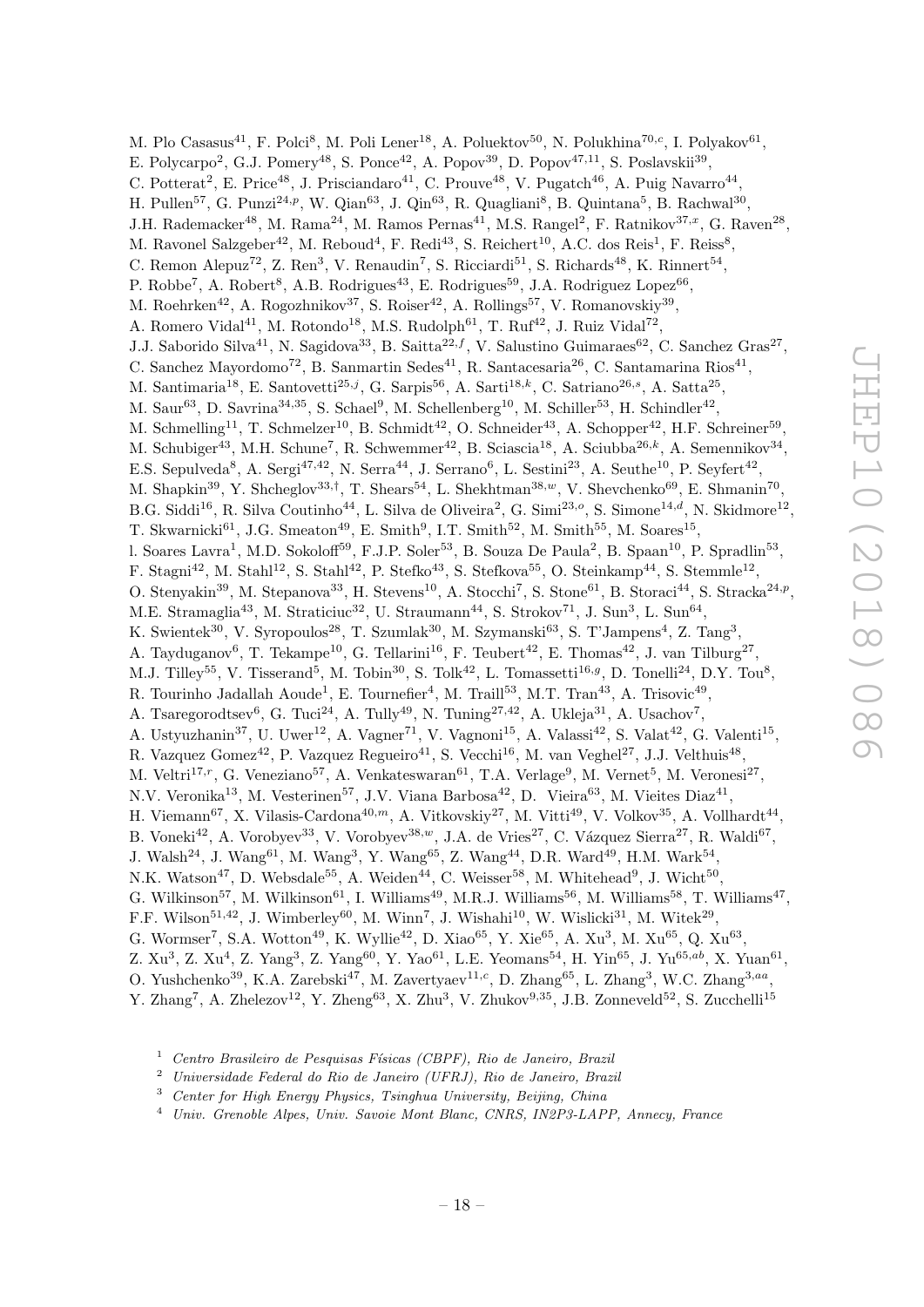- Clermont Université, Université Blaise Pascal, CNRS/IN2P3, LPC, Clermont-Ferrand, France
- Aix Marseille Univ, CNRS/IN2P3, CPPM, Marseille, France
- <sup>7</sup> LAL, Univ. Paris-Sud, CNRS/IN2P3, Université Paris-Saclay, Orsay, France
- <sup>8</sup> LPNHE, Sorbonne Université, Paris Diderot Sorbonne Paris Cité, CNRS/IN2P3, Paris, France
- I. Physikalisches Institut, RWTH Aachen University, Aachen, Germany
- Fakultät Physik, Technische Universität Dortmund, Dortmund, Germany
- <sup>11</sup> Max-Planck-Institut für Kernphysik (MPIK), Heidelberg, Germany<br><sup>12</sup> Physikalischer Institute Permantat Kerla Universität Heidelberg, Hei
- Physikalisches Institut, Ruprecht-Karls-Universit¨at Heidelberg, Heidelberg, Germany
- School of Physics, University College Dublin, Dublin, Ireland
- INFN Sezione di Bari, Bari, Italy
- INFN Sezione di Bologna, Bologna, Italy
- INFN Sezione di Ferrara, Ferrara, Italy
- INFN Sezione di Firenze, Firenze, Italy
- INFN Laboratori Nazionali di Frascati, Frascati, Italy
- INFN Sezione di Genova, Genova, Italy
- INFN Sezione di Milano-Bicocca, Milano, Italy
- INFN Sezione di Milano, Milano, Italy
- INFN Sezione di Cagliari, Monserrato, Italy
- INFN Sezione di Padova, Padova, Italy
- INFN Sezione di Pisa, Pisa, Italy
- INFN Sezione di Roma Tor Vergata, Roma, Italy
- INFN Sezione di Roma La Sapienza, Roma, Italy
- Nikhef National Institute for Subatomic Physics, Amsterdam, Netherlands
- $^{28}$  Nikhef National Institute for Subatomic Physics and VU University Amsterdam, Amsterdam, Netherlands
- <sup>29</sup> Henryk Niewodniczanski Institute of Nuclear Physics Polish Academy of Sciences, Kraków, Poland
- AGH University of Science and Technology, Faculty of Physics and Applied Computer Science, Kraków, Poland
- National Center for Nuclear Research (NCBJ), Warsaw, Poland
- <sup>32</sup> Horia Hulubei National Institute of Physics and Nuclear Engineering, Bucharest-Magurele, Romania
- <sup>33</sup> Petersburg Nuclear Physics Institute (PNPI), Gatchina, Russia<br><sup>34</sup> Institute of Theoretical and European antal Physics (ITEP), March
- <sup>34</sup> Institute of Theoretical and Experimental Physics (ITEP), Moscow, Russia<br><sup>35</sup> Institute of Nueless Physics, Moscow, State University (SINP MSII), Mosco
- Institute of Nuclear Physics, Moscow State University (SINP MSU), Moscow, Russia
- Institute for Nuclear Research of the Russian Academy of Sciences (INR RAS), Moscow, Russia
- Yandex School of Data Analysis, Moscow, Russia
- Budker Institute of Nuclear Physics (SB RAS), Novosibirsk, Russia
- Institute for High Energy Physics (IHEP), Protvino, Russia
- ICCUB, Universitat de Barcelona, Barcelona, Spain
- <sup>41</sup> Instituto Galego de Física de Altas Enerxías (IGFAE), Universidade de Santiago de Compostela, Santiago de Compostela, Spain
- European Organization for Nuclear Research (CERN), Geneva, Switzerland
- <sup>43</sup> Institute of Physics, Ecole Polytechnique Fédérale de Lausanne (EPFL), Lausanne, Switzerland
- <sup>44</sup> Physik-Institut, Universität Zürich, Zürich, Switzerland
- <sup>45</sup> NSC Kharkiv Institute of Physics and Technology (NSC KIPT), Kharkiv, Ukraine<br><sup>46</sup> Institute for Nuclear Besearch of the National Academy of Sciences (KINB), Kaiv
- Institute for Nuclear Research of the National Academy of Sciences (KINR), Kyiv, Ukraine
- University of Birmingham, Birmingham, United Kingdom
- H.H. Wills Physics Laboratory, University of Bristol, Bristol, United Kingdom
- Cavendish Laboratory, University of Cambridge, Cambridge, United Kingdom
- Department of Physics, University of Warwick, Coventry, United Kingdom
- STFC Rutherford Appleton Laboratory, Didcot, United Kingdom
- School of Physics and Astronomy, University of Edinburgh, Edinburgh, United Kingdom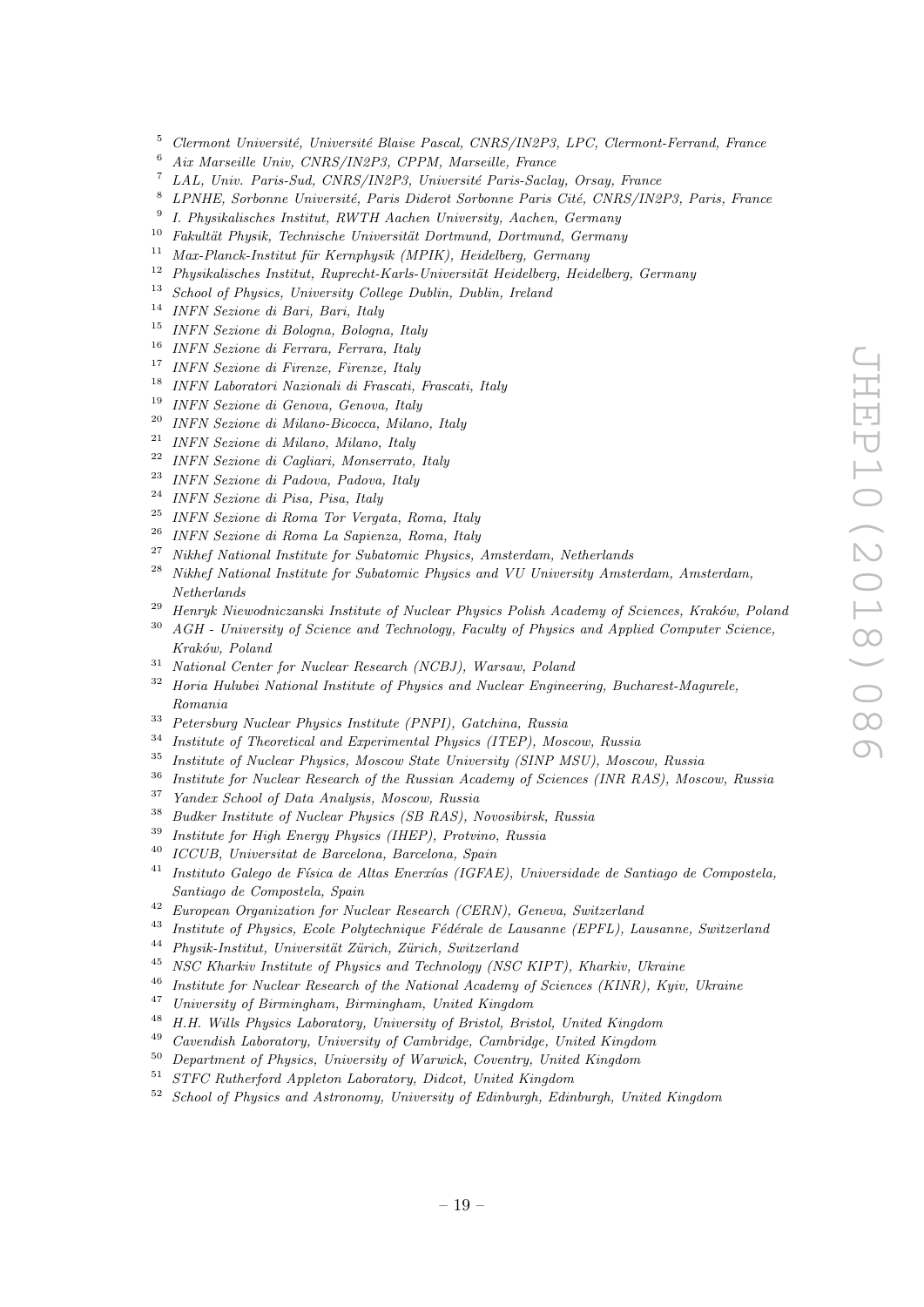- <sup>53</sup> School of Physics and Astronomy, University of Glasgow, Glasgow, United Kingdom
- <sup>54</sup> Oliver Lodge Laboratory, University of Liverpool, Liverpool, United Kingdom
- <sup>55</sup> Imperial College London, London, United Kingdom
- $56$  School of Physics and Astronomy, University of Manchester, Manchester, United Kingdom<br> $57$  Department of Physics, University of Orford, Orford, United Kingdom
- <sup>57</sup> Department of Physics, University of Oxford, Oxford, United Kingdom
- <sup>58</sup> Massachusetts Institute of Technology, Cambridge, MA, United States<br><sup>59</sup> University of Cincipanti, Cincipanti, OU, United States
- $^{59}$  University of Cincinnati, Cincinnati, OH, United States  $^{69}$  University of Manchael College Rank MD, United States
- <sup>60</sup> University of Maryland, College Park, MD, United States<br><sup>61</sup> Superson University Superson NV, United States
- <sup>61</sup> Syracuse University, Syracuse, NY, United States
- $62$  Pontifícia Universidade Católica do Rio de Janeiro (PUC-Rio), Rio de Janeiro, Brazil, associated to<sup>2</sup>
- <sup>63</sup> University of Chinese Academy of Sciences, Beijing, China, associated to<sup>3</sup>
- $64$  School of Physics and Technology, Wuhan University, Wuhan, China, associated to<sup>3</sup>
- <sup>65</sup> Institute of Particle Physics, Central China Normal University, Wuhan, Hubei, China, associated to<sup>3</sup>
- <sup>66</sup> Departamento de Fisica, Universidad Nacional de Colombia, Bogota, Colombia, associated to<sup>8</sup>
- $67$  Institut für Physik, Universität Rostock, Rostock, Germany, associated to<sup>12</sup>
- <sup>68</sup> Van Swinderen Institute, University of Groningen, Groningen, Netherlands, associated to<sup>27</sup><br><sup>69</sup> Meticual Bessame Centre Kurchatov Institute, Massovy Bussin, associated to<sup>34</sup>
- <sup>69</sup> National Research Centre Kurchatov Institute, Moscow, Russia, associated to<sup>34</sup><br><sup>70</sup> National University of Science and Technology "MISIS" Moscow, Russia, asso
- National University of Science and Technology "MISIS", Moscow, Russia, associated to  $34$
- $71$  National Research Tomsk Polytechnic University, Tomsk, Russia, associated to  $34$
- $72$  Instituto de Fisica Corpuscular, Centro Mixto Universidad de Valencia CSIC, Valencia, Spain,  $associated\ to^{40}$
- <sup>73</sup> University of Michigan, Ann Arbor, United States, associated  $to^{61}$
- $^{74}$  Los Alamos National Laboratory (LANL), Los Alamos, United States, associated to<sup>61</sup>
- Universidade Federal do Triângulo Mineiro (UFTM), Uberaba-MG, Brazil
- <sup>b</sup> Laboratoire Leprince-Ringuet, Palaiseau, France
- <sup>c</sup> P.N. Lebedev Physical Institute, Russian Academy of Science (LPI RAS), Moscow, Russia
- $d$  Università di Bari, Bari, Italy
- Università di Bologna, Bologna, Italy
- $f$  Università di Cagliari, Cagliari, Italy
- Università di Ferrara, Ferrara, Italy
- Università di Genova, Genova, Italy
- Università di Milano Bicocca, Milano, Italy
- Università di Roma Tor Vergata, Roma, Italy
- <sup>k</sup> Universit`a di Roma La Sapienza, Roma, Italy
- <sup>l</sup> AGH University of Science and Technology, Faculty of Computer Science, Electronics and Telecommunications, Kraków, Poland
- $<sup>m</sup>$  LIFAELS, La Salle, Universitat Ramon Llull, Barcelona, Spain</sup>
- <sup>n</sup> Hanoi University of Science, Hanoi, Vietnam
- $^{\circ}$  Università di Padova, Padova, Italy
- <sup>p</sup> Universit`a di Pisa, Pisa, Italy
- Università degli Studi di Milano, Milano, Italy
- Università di Urbino, Urbino, Italy
- Università della Basilicata, Potenza, Italy
- <sup>t</sup> Scuola Normale Superiore, Pisa, Italy
- Università di Modena e Reggio Emilia, Modena, Italy
- $MSU Iligan Institute of Technology (MSU-III), Iligan, Philippines$
- <sup>w</sup> Novosibirsk State University, Novosibirsk, Russia
- <sup>x</sup> National Research University Higher School of Economics, Moscow, Russia
- <sup>y</sup> Sezione INFN di Trieste, Trieste, Italy